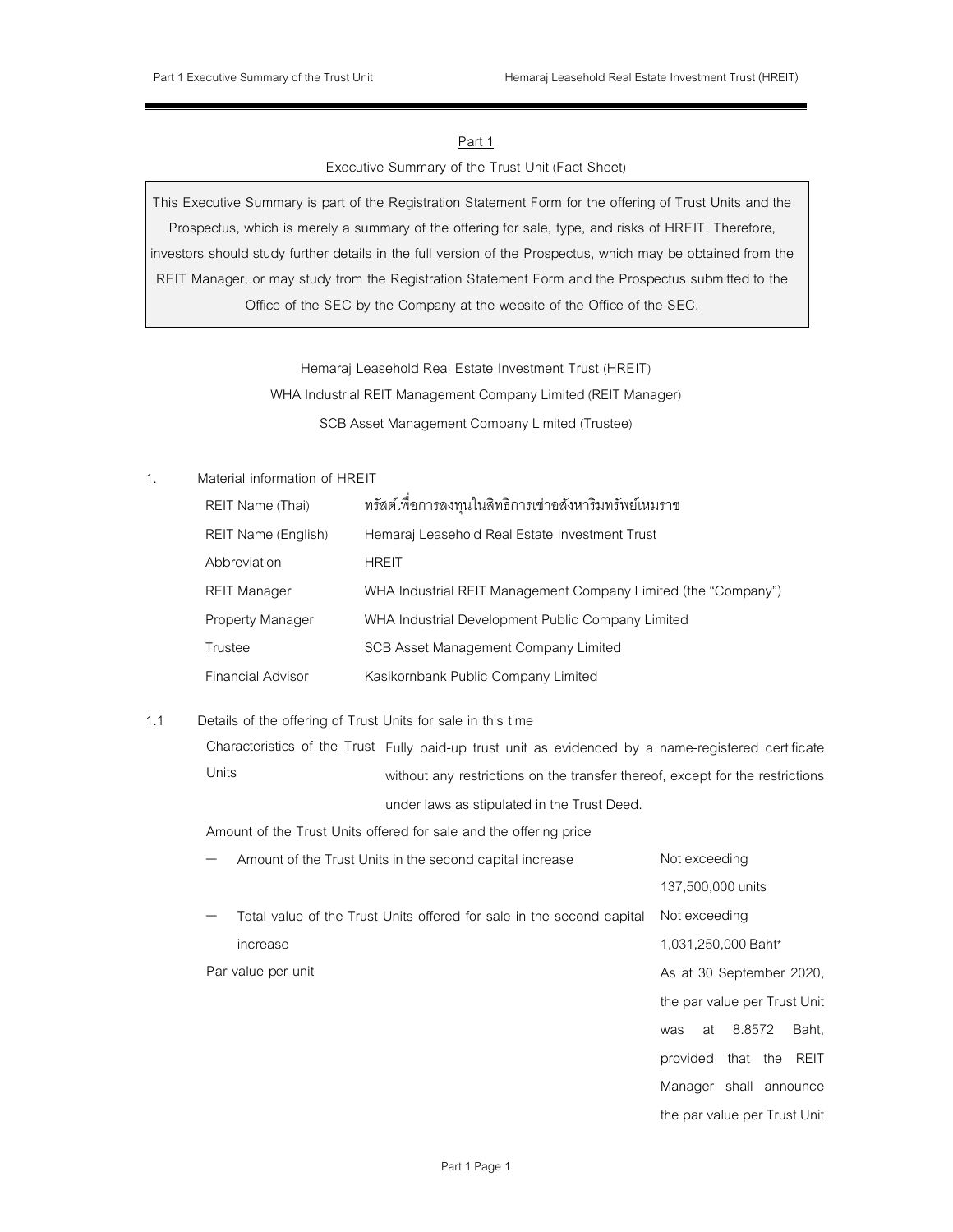as at the subscriber's receipt date of the Trust Units issued and offered for sale in this time through the website of Stock Exchange of Thailand.

Maximum offering price per unit 7.50 Baht per unit, provided that the REIT Manager shall announce the final offering price through the website of Stock Exchange of Thailand.

| Type of investors                                                                                                                                                                                                                                                                         | Amount of the Offering Trust Units (Unit)                                                                                                                                   |
|-------------------------------------------------------------------------------------------------------------------------------------------------------------------------------------------------------------------------------------------------------------------------------------------|-----------------------------------------------------------------------------------------------------------------------------------------------------------------------------|
| Part 1 Offering to the specific group of general public<br>who are existing Trust Unitholders whose names<br>appear in the register book of Trust Unitholders as per<br>their trust unitholding ratio                                                                                     | Not exceeding 137,500,000 Units <sup>1,2</sup>                                                                                                                              |
| WHAID and/or<br><b>WHAID's</b><br>Part 2<br>Offering<br>to<br>associated persons                                                                                                                                                                                                          | Not exceeding 20 percent of all Trust Units to<br>be issued and offered for sale in this capital<br>increase when combining with the amount<br>allocated to WHAID in Part 1 |
| Part 3 Offering of the remaining additional Trust Units<br>from Part 1 and/or Part 2 above to (1) persons on a<br>Private Placement and/or (2) general public<br>Offering to institutional investors<br>(1)<br>Offering to persons subject to the<br>(2)<br>discretion of the Underwriter | The remaining portion of Trust Units from the<br>offering in Part 1 and Part 2                                                                                              |

#### Nature and Proportion of the Offering of Trust Units

**Remarks:** 1 The amount of Trust Units above is based on the amount of Trust Units issued and offered for sale of not exceeding 137,500,000 units offering to the specific group of general public who are existing Trust Unitholders whose names appear in the register book of Trust Unitholders as per their trust unitholding ratio at approximately 100 percent. The nationalities of existing Trust Unitholders other than Thai that the Company will take into consideration to not offer the Trust Units for sale in accordance with the above-mentioned conditions are primarily American, Canadian, Japanese, British, Singaporean, Malaysian, Swiss, Indian, and French, which are the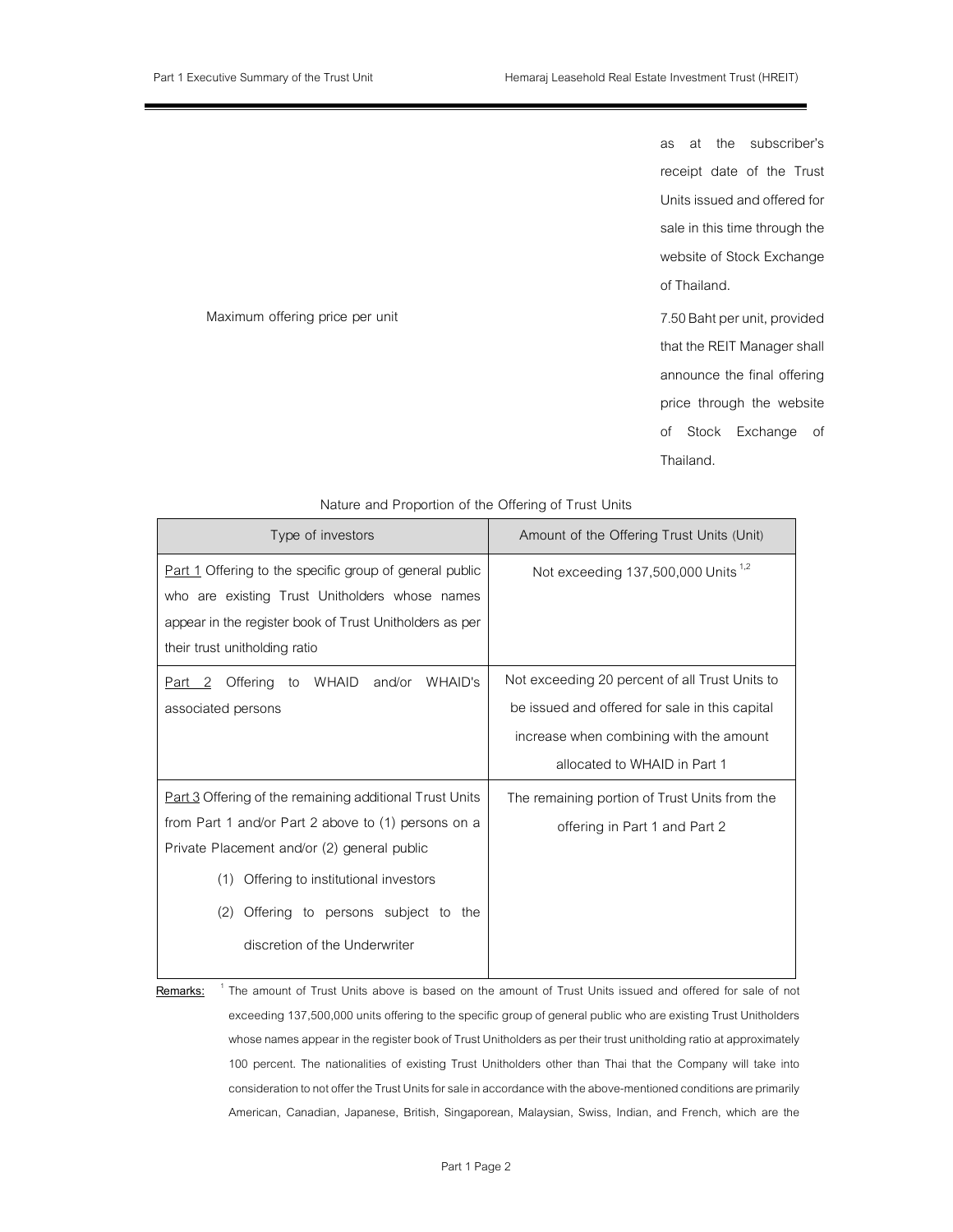nationalities of existing Trust Unitholders other than Thai as of the Record Date on 23 March 2020. However, the Company will announce the list of nationalities of existing Trust Unitholders that will not receive the offer of Trust Units through the website of Stock Exchange of Thailand prior to the subscription date.

 $^2$  Including the amount offering for sale to WHAID in the amount not exceeding 27,500,000 units, whereby the total amount of Trust Units to be allocated to WHAID and/or WHAID's associated persons shall not exceed 20 percent of all Trust Units to be issued and offered for sale in this capital increase.

(Please see the definition of each type of investor in Part 3 of the Registration Statement Form and Prospectus.)

### Underwriter of Trust Units **Kasikornbank Public Company Limited**

- 1.2 Objectives of the fundraising in this time
	- 1.2.1 To invest the proceeds from fundraising by the offering of Trust Units for sale in the amount not exceeding [•] Baht and from loans from financial institutions in the amount not exceeding 650,000,000 Baht in the third Additional Investment Assets in the type of leasehold rights in immovable properties as follows:
		- 1) 7 units of leasable detached building factory with a building area of approximately 26,680 square meters;
		- 2) 6 units of leasable attached building factory with a building area of approximately 12,546 square meters; and
		- 3) 2units of warehouse with a total building area of approximately 8,901 square meters. Totaling in 15 units with a total building area of approximately 48,127 square meters located on the land with a total area of approximately 48 rai 2 ngan 39.61 square wah;
	- 1.2.2 To utilize as the expenses and fees for the repayment of existing debts of HREIT and the expenses and fees for loans or the issuance and offering for sale of debenture for the said repayment of existing debts; and
	- 1.2.3 To utilize as the working capital of HREIT.
- 1.3 Material details of the current investment assets and the third Additional Investment Assets
- 1.3.1 Summarized details of the third Additional Investment Assets

As of the prospective investment date in the third Additional Investment Assets by HREIT on 1 January 2021, details of the tenants' occupancy ratio to total leasable area, the average occupancy rate as at the prospective investment date, and the expiration date of the lease agreements and service agreements of the third Additional Investment Assets are as follows: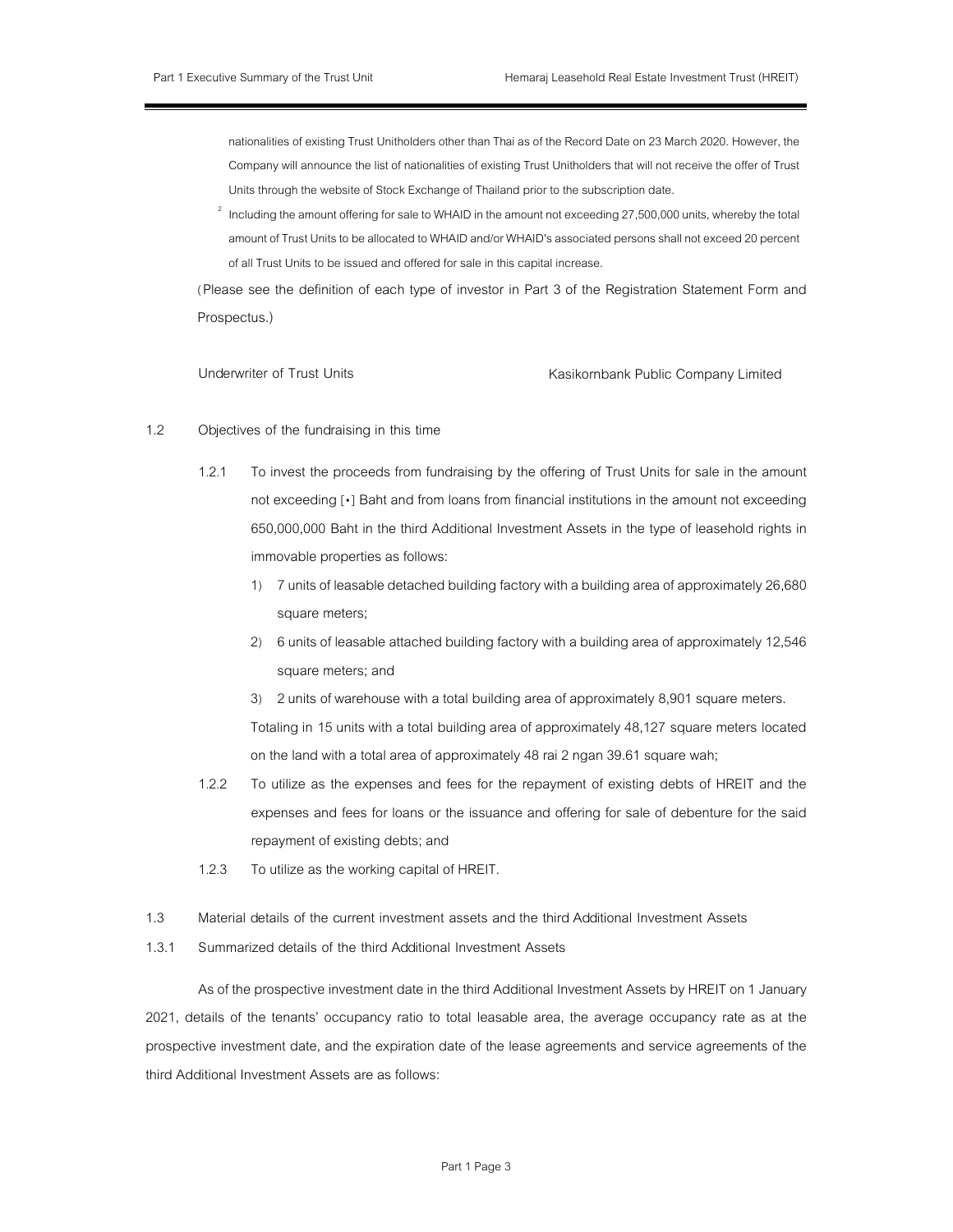| Project          | Lessee                                                       | Leasable Area<br>(sq.m.) | Tenants'<br>Occupancy<br>Ratio to total<br>Leasable Area<br>(Percent) | Average<br>Occupancy<br>Rate as at the<br>Prospective<br>Investment<br>Date | Expiration Date of the<br>Lease Agreement and<br>Service Agreement |  |  |
|------------------|--------------------------------------------------------------|--------------------------|-----------------------------------------------------------------------|-----------------------------------------------------------------------------|--------------------------------------------------------------------|--|--|
| 1.               | WHA Chonburi Industrial Estate 1 Project (WHA CIE1)          |                          |                                                                       |                                                                             |                                                                    |  |  |
| A08E             | In-Season Foods Ltd.                                         | 1,152                    | 2.4                                                                   | 100                                                                         | 31 December 2021 <sup>*1</sup>                                     |  |  |
| B6B              | Kyowa SS (Thailand) Co.,<br>Ltd.                             | 516                      | 1.1                                                                   | 100                                                                         | 31 March 2023                                                      |  |  |
| B <sub>6</sub> C | Boncafé (Thailand) Ltd.                                      | 516                      | 1.1                                                                   | 100                                                                         | 30 June 2021                                                       |  |  |
| B6E              | Jungheinrich Lift Truck Ltd-                                 | 660                      | 1.4                                                                   | 100                                                                         | 31 March 2023                                                      |  |  |
| Z.62+Z.62B       | Thai WP Co., Ltd                                             | 3,360                    | 7.0                                                                   | $100^{*2}$                                                                  | 30 September 2023*3                                                |  |  |
| $2 -$            | WHA Eastern Seaboard Industrial Estate 1 Project (WHA ESIE1) |                          |                                                                       |                                                                             |                                                                    |  |  |
| D.45             | Ground Effect (Thailand)<br>Co., Ltd                         | 3,372                    | 7.0                                                                   | 100                                                                         | 28 February 2023 <sup>*4</sup>                                     |  |  |
| D.46             |                                                              | 3,260                    | 6.8                                                                   | $\overline{\phantom{a}}$                                                    |                                                                    |  |  |
| D.47             | Daya Kitchen Appliance<br>Accessories (Thailand) Co.,<br>Ltd | 2,988                    | $6-2$                                                                 | 100                                                                         | 31 October 2022 <sup>*5</sup>                                      |  |  |
| FZ27B            | <b>EUP Electric Vehicle</b><br>(Thailand) Co., Ltd.          | 3,820                    | 7.9                                                                   | 100                                                                         | 31 January 2022 <sup>*6</sup>                                      |  |  |
| <b>FZ28</b>      | BNL (Thailand) Ltd.                                          | 5,640                    | 11.7                                                                  | 100                                                                         | 31 July 2022*7                                                     |  |  |
| H.04             | Hi-Tech Mould and Plastics<br>(Thailand) Co., Ltd.           | 4,240                    | 8.8                                                                   | 100                                                                         | 31 August 2022 <sup>*8</sup>                                       |  |  |
| 3.               | WHA Saraburi Industrial Land Project (WHA SIL)               |                          |                                                                       |                                                                             |                                                                    |  |  |
| 142/2            | Nittsu Shoji (Thailand) Co., Ltd.                            | 4,662                    | 9.7                                                                   | 100                                                                         | 15 August 2021                                                     |  |  |
| 142/4            | Nittsu Shoji (Thailand) Co., Ltd.                            | 5,040                    | 10.5                                                                  | 100                                                                         | 15 August 2021                                                     |  |  |
| 4.               | WHA Logistics Park 2 Project (WHA LP 2)                      |                          |                                                                       |                                                                             |                                                                    |  |  |
| <b>B.10</b>      |                                                              | 5,124                    | $10-6$                                                                | $\overline{a}$                                                              |                                                                    |  |  |
| 5.               | WHA Logistics Park 4 Project (WHA LP 4)                      |                          |                                                                       |                                                                             |                                                                    |  |  |
| D <sub>3</sub>   | Misumi (Thailand) Co., Ltd.                                  | 3,777                    | 7.8                                                                   | 100                                                                         | 30 April 2022*9                                                    |  |  |
|                  | Total Leasable Area of All<br>Projects                       | 48,127                   | 100.00                                                                |                                                                             |                                                                    |  |  |

**Remarks In-Season Foods Ltd. is entitled to an early termination prior to the expiration of the lease agreement without any** 

**default after 31 December 2020.**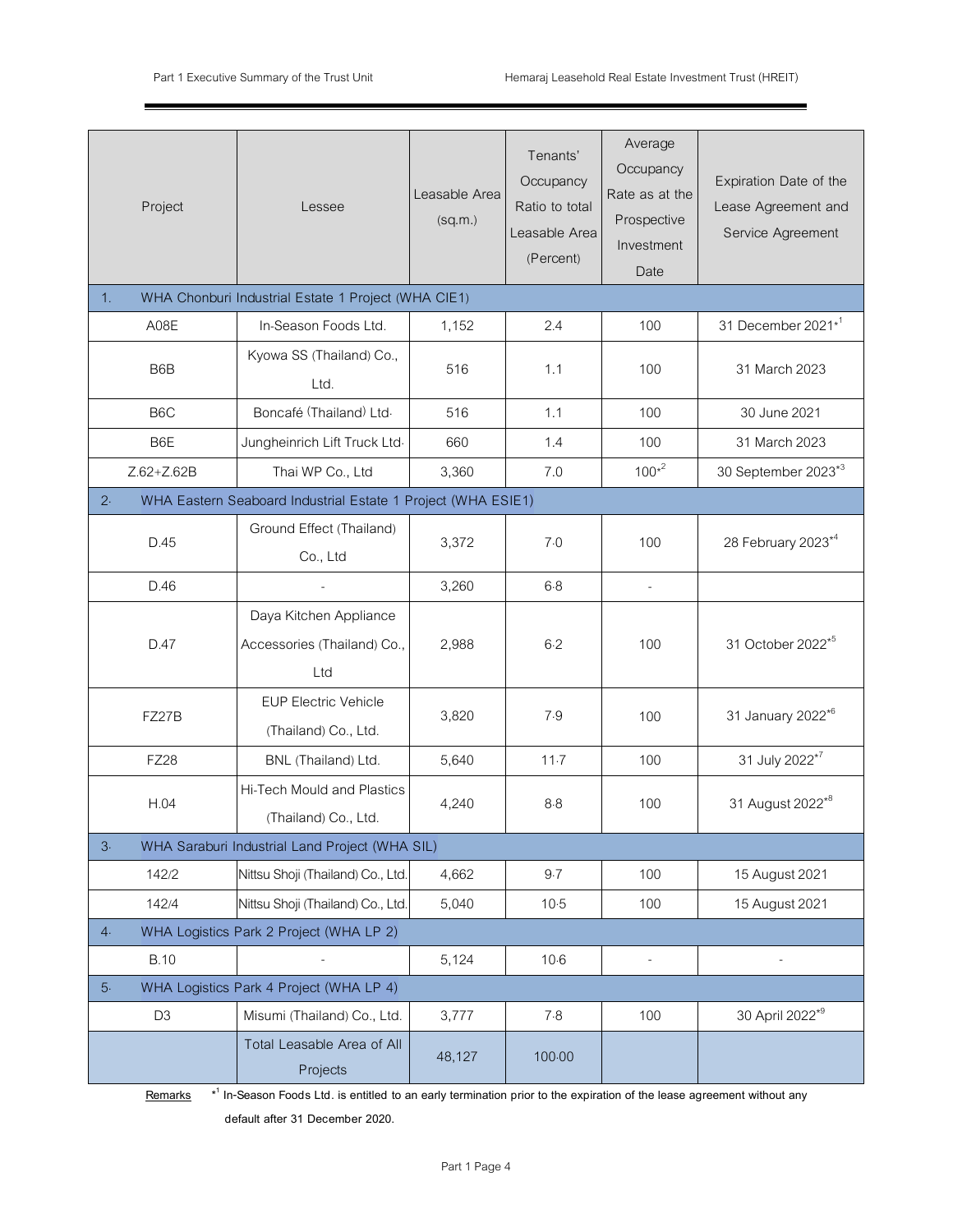- **\* 2 The buildings Z.62+Z.62B are currently under construction and expected to be completed before the prospective investment date by HREIT (by 1 January 2021).**
- **\* 3 Thai WP Co., Ltd is entitled to renew the lease agreement for another 1 year, however, the lessee shall be responsible for the rental and service fee to the lessor if the lessee does not renew the lease agreement until a new lessee has entered into a new lease agreement and service agreement at the conditions which shall not be inferior to those under the current agreements.**
- **\*4 Ground Effect (Thailand) Co., Ltd is entitled to renew the lease agreement for another 2 years.**
- **\*5 Daya Kitchen Appliance Accessories (Thailand) Co., Ltd is entitled to renew the lease agreement for another 2 years.**
- **\*6 EUP Electric Vehicle (Thailand) Co., Ltd. is entitled to renew the lease agreement for another 3 years, however, the lessee shall be responsible for the rental and service fee to the lessor if the lessee does not renew the lease agreement until a new lessee has entered into a new lease agreement and service agreement at the conditions which shall not be inferior to those under the current agreements.**
- **\*7 BNL (Thailand) Ltd. is entitled to renew the lease agreement for another 3 years, however, the lessee shall be responsible for the rental and service fee to the lessor if the lessee does not renew the lease agreement until a new lessee has entered into a new lease agreement and service agreement at the conditions which shall not be inferior to those under the current agreements.**

#### 1.3.2 Summarized details of the current investment assets

The current investment assets are leasehold rights in immovable properties in the type of 1) 29 units of leasable detached building factory with a total building area of approximately 141,978 square meters, 2) 79 units of leasable attached building factory with a total building area of approximately 89,006 square meters, and 3) 23 units of warehouse with a total building area of approximately 101,521 square meters, totaling in 131 units with a total building area of approximately 332,505 square meters located on the land with a total area of approximately 304 rai 0 ngan 54.38 square wah. HREIT has a policy to procure benefits from its main assets by letting the property's area to tenants. The details of which are as follows:

- (1) WHA Chonburi Industrial Estate 1 Project (WHA CIE 1) located at Bo Win Sub-district, Sriracha District, Chonburi Province, consisting of the leasehold rights in the total of 5 plots of land title deed, equivalent to a total area of 18 rai 0 ngan 29.30 square wah; the leasehold rights in 19 units of factory building with a total building area of approximately 17,712 square meters; and ownerships in other assets, which are the component parts of the lands and buildings, equipment, accessories, system work in buildings and other assets which are relevant and necessary for the utilization of lands and buildings in the project;
- (2) Eastern Seaboard Industrial Estate (Rayong) Project (ESIE) located at Ta Sit Sub-district, Pluak Daeng District, Rayong Province, consisting of the leasehold rights in the total of 7 plots of land title deed, equivalent to a total area of 45 rai 0 ngan 25.40 square wah; the leasehold rights in 41 units of factory building with a total building area of approximately 57,752 square meters; and ownerships in other assets, which are the component parts of the lands and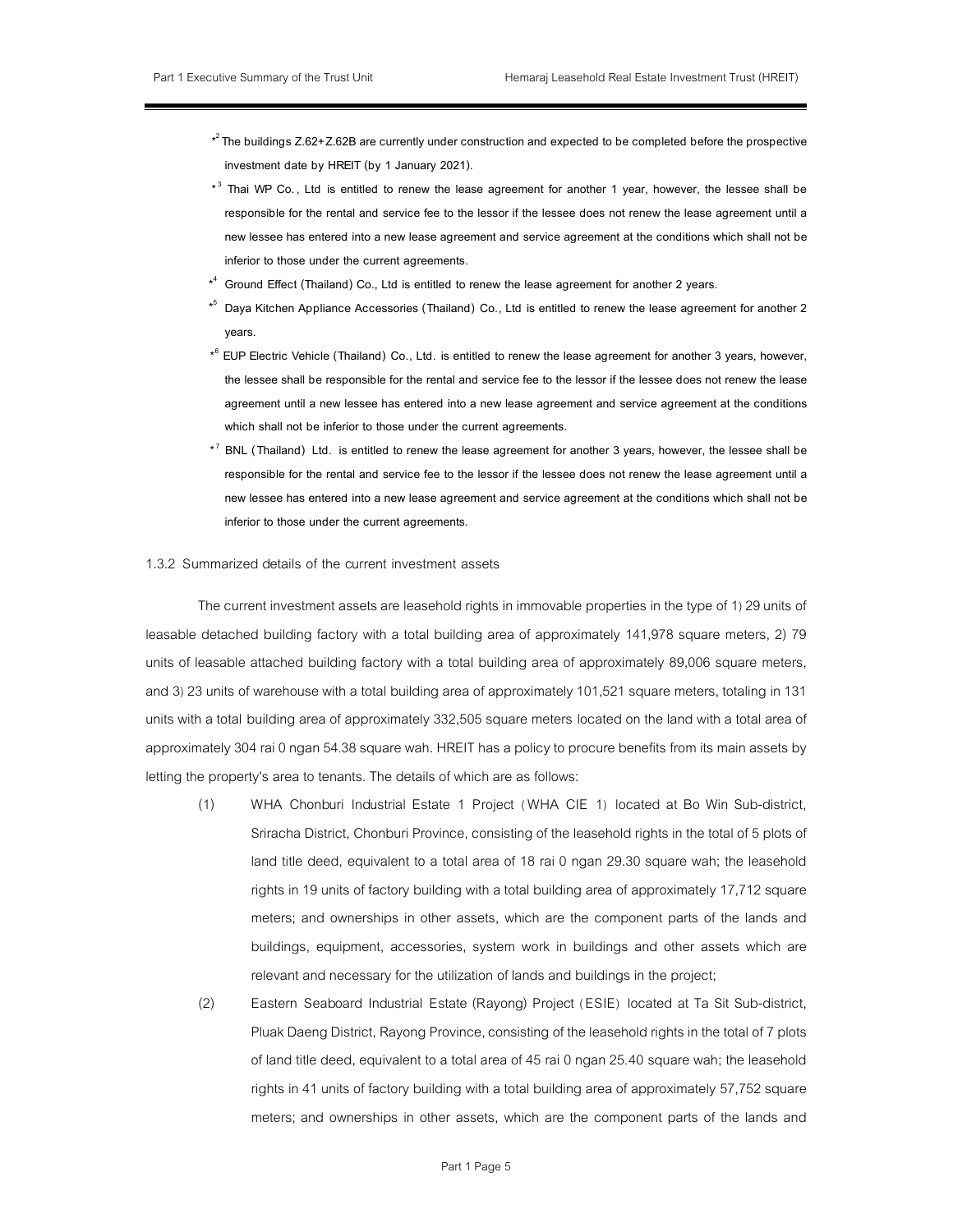buildings, equipment, accessories, system work in buildings and other assets which are relevant and necessary for the utilization of lands and buildings in the project;

- (3) WHA Eastern Seaboard Industrial Estate 1 Project (WHA ESIE 1) located at Ta Sit Subdistrict, Pluak Daeng District, Rayong Province and Khao Khansong Sub-district, Sriracha District, Chonburi Province, consisting of the leasehold rights in the land being the lease and partial lease of 24 plots of land title deed, equivalent to a total area of 144 rai 1 ngan 35.18 square wah; the leasehold rights in 32 units of factory building with a total building area of approximately 127,508 square meters; and ownerships in other assets, which are the component parts of the lands and buildings, equipment, accessories, system work in buildings and other assets which are relevant and necessary for the utilization of lands and buildings in the project;
- (4) WHA Logistics Park 1 Project (WHA LP 1) located at Khao Khansong Sub-district, Sriracha District, Chonburi Province, consisting of the leasehold rights in the land being the lease and partial lease of 2 plots of land title deed, equivalent to a total area of 10 rai 1 ngan 75.00 square wah; the leasehold rights in 2 units of factory building with a total building area of approximately 16,820 square meters; and ownerships in other assets, which are the component parts of the lands and buildings, equipment, accessories, system work in buildings and other assets which are relevant and necessary for the utilization of lands and buildings in the project;
- (5) WHA Logistics Park 2 Project (WHA LP 2) located at Khao Khansong Sub-district, Sriracha District, Chonburi Province, consisting of the leasehold rights in the land being the lease and partial lease of 2 plots of land title deed, equivalent to a total area of 39 rai 2 ngan 58.00 square wah; the leasehold rights in 11 units of factory building with a total building area of approximately 50,996 square meters; and ownerships in other assets, which are the component parts of the lands and buildings, equipment, accessories, system work in buildings and other assets which are relevant and necessary for the utilization of lands and buildings in the project;
- (6) WHA Logistics Park 4 Project (WHA LP 4) located at Pluak Daeng Sub-district, Pluak Daeng District, Rayong Province, consisting of the leasehold rights in the land being the lease and partial lease of 4 plots of land title deed, equivalent to a total area of 20 rai 1 ngan 37.50 square wah; the leasehold rights in 10 units of factory building with a total building area of approximately 33,705 square meters and ownerships in other assets, which are the component parts of the lands and buildings, equipment, accessories, system work in buildings and other assets which are relevant and necessary for the utilization of lands and buildings in the project; and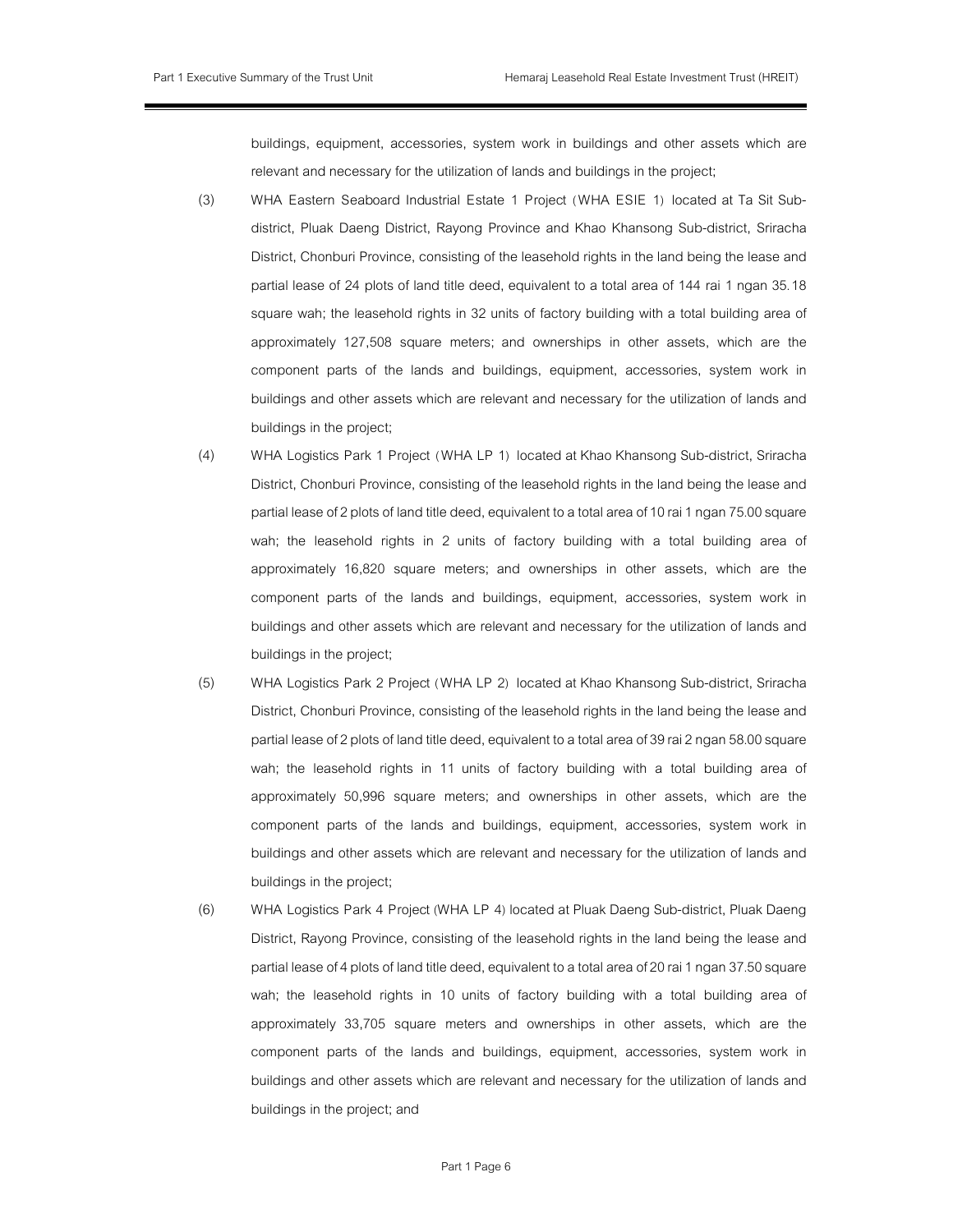(7) WHA Saraburi Industrial Land Project (WHA SIL) located at Nong Pla Mo Sub-District, Nong Khae District, Saraburi Province, consisting of the leasehold rights in the total of 5 plots of land title deed, equivalent to a total area of 26 rai 0 ngan 94.00 square wah; the leasehold rights in 16 units of factory building with a total building area of approximately 28,012 square meters and ownerships in other assets, which are the component parts of the lands and buildings, equipment, accessories, system work in buildings and other assets which are relevant and necessary for the utilization of lands and buildings in the project.

For the third Additional Investment Assets in the second capital increase of HREIT, HREIT will focus on the investment in income-generating immovable properties and/or investment in the main assets or other assets, or interests procurement by other means, for the benefit of managing the assets of HREIT. In this regard, HREIT will invest in 5 projects of immovable property being the third Additional Investment Assets from 3 companies with the details as follows:

- (1) WHA Industrial Development Public Company Limited (for part of WHA Chonburi Industrial Estate 1 Project (WHA CIE 1));
- (2) WHA Eastern Seaboard Industrial Estate Company Limited ( for WHA Eastern Seaboard Industrial Estate 1 Project (WHA ESIE 1) and WHA Logistics Park 2 Project (WHA LP 2)); and
- (3) WHA Industrial Building Company Limited (for part of WHA Chonburi Industrial Estate 1 Project (WHA CIE 1), WHA Logistics Park 4 Project (WHA LP 4) and WHA Saraburi Industrial Land Project (WHA SIL)).

|  |  |  |  |  |  |  |  | 1.3.3 Summary of the appraised value of the third Additional Investment Assets |  |
|--|--|--|--|--|--|--|--|--------------------------------------------------------------------------------|--|
|--|--|--|--|--|--|--|--|--------------------------------------------------------------------------------|--|

|                                                      | Appraised Value (Million Baht) |                                 |  |  |
|------------------------------------------------------|--------------------------------|---------------------------------|--|--|
| Assets                                               | Siam City Appraisal            | <b>Grand Asset</b>              |  |  |
|                                                      | Co., Ltd. $1$                  | Advisory Co., Ltd. <sup>2</sup> |  |  |
| Approximate value of the third Additional Investment | 1.330.070.000                  | 1,274,000,000                   |  |  |
| Assets under the HREIT's leasehold condition         |                                |                                 |  |  |
| Approximate value of the third Additional Investment | 1.337,700,000                  |                                 |  |  |
| Assets not exceeding                                 |                                |                                 |  |  |
| Higher than the lowest appraised value (percentage)  | 5                              |                                 |  |  |

/1 **The appraised value of immovable properties made by Siam City Appraisal Co., Ltd. as per the Appraisal Report dated 11 May 2020 (as of the prospective investment date in the third Additional Investment Assets by HREIT on 1 January 2021)** 

 ${}^{\prime\prime}$  The appraised value of immovable properties made by Grand Asset Advisory Co., Ltd. as per the Appraisal Report dated **11 May 2020 (as of the prospective investment date in the third Additional Investment Assets by HREIT on 1 January 2021)**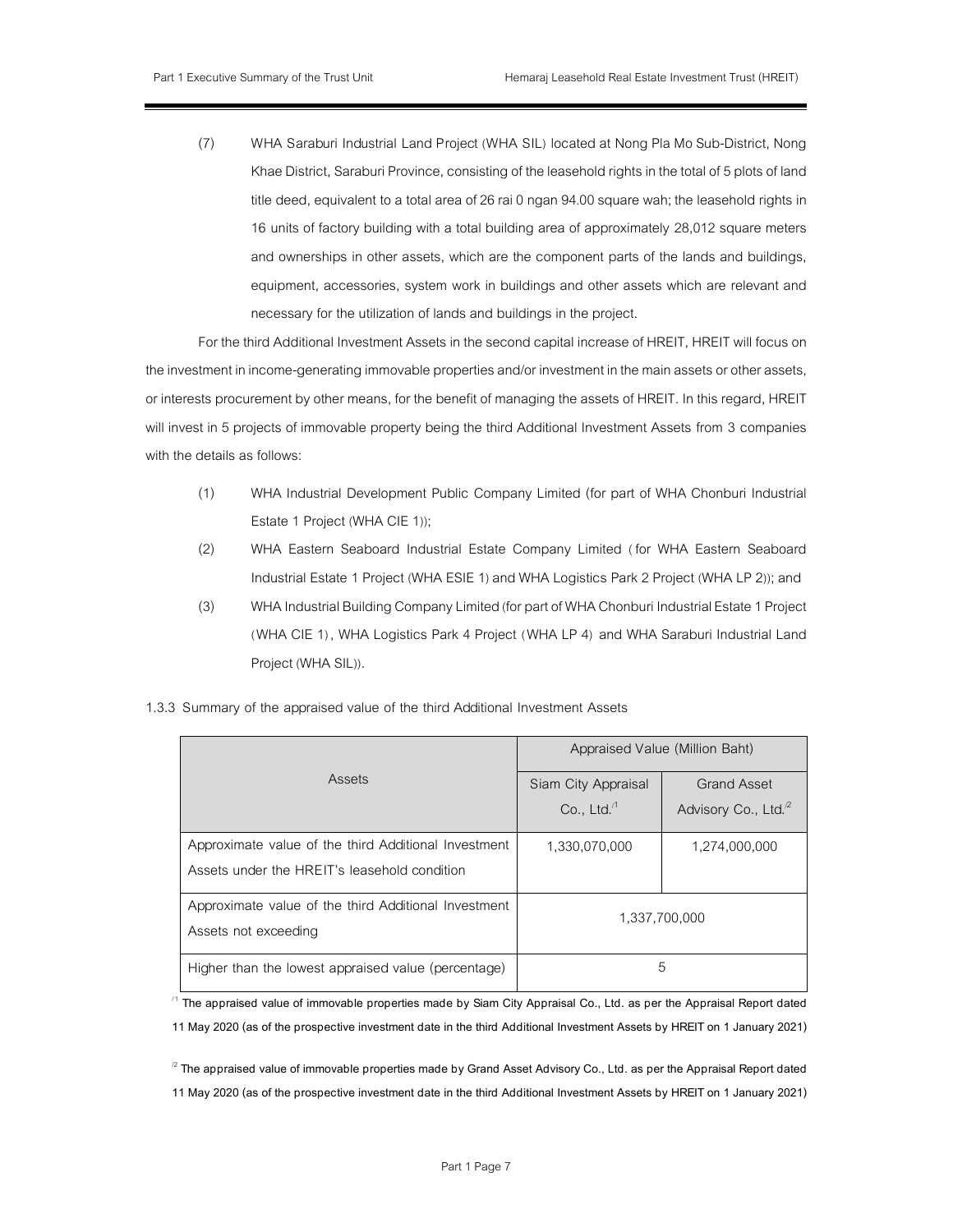# 1.3.4 Summary of the appraiser's assumptions

| Assumptions            | Siam City Appraisal Co., Ltd.                                                           | Grand Asset Advisory Co., Ltd.                                                          |  |  |  |  |
|------------------------|-----------------------------------------------------------------------------------------|-----------------------------------------------------------------------------------------|--|--|--|--|
| Appraisal approach     | Income approach based on the discounted cash flow of future assets as per the structure |                                                                                         |  |  |  |  |
|                        | of HREIT, whereby the projection of cash inflows from the rental and service fees shall |                                                                                         |  |  |  |  |
|                        | be referred to those in the lease agreements and service agreements, and after the      |                                                                                         |  |  |  |  |
|                        | termination thereof, the market rate of rental shall be applied in the calculation      |                                                                                         |  |  |  |  |
| Appraisal period       |                                                                                         | Leasehold rights expiring in 30 years from the prospective investment date in the third |  |  |  |  |
|                        |                                                                                         | Additional Investment Assets by HREIT (by 1 January 2021) with the renewal of lease     |  |  |  |  |
|                        | agreement for another 30 years                                                          |                                                                                         |  |  |  |  |
| Leasable building area |                                                                                         | Leasable detached building factory with a total building area of approximately 26,680   |  |  |  |  |
|                        | square meters;                                                                          |                                                                                         |  |  |  |  |
|                        |                                                                                         | Leasable attached building factory with a total building area of approximately 12,546   |  |  |  |  |
|                        | square meters; and                                                                      |                                                                                         |  |  |  |  |
|                        | Warehouse with a total building area of approximately 8,901 square meters               |                                                                                         |  |  |  |  |
|                        | Total leasable building area of approximately 48,127 square meters                      |                                                                                         |  |  |  |  |
| Average occupancy rate | - For occupied leasable area: 100. 00                                                   | - For occupied leasable area:<br>100.00                                                 |  |  |  |  |
|                        | percent based on the conditions of the                                                  | percent based on the conditions of the                                                  |  |  |  |  |
|                        | current lease agreement                                                                 | current lease agreement                                                                 |  |  |  |  |
|                        | - For leasable area with the completed                                                  | - For leasable area with the completed                                                  |  |  |  |  |
|                        | term of lease agreement and for                                                         | term of lease agreement and for                                                         |  |  |  |  |
|                        | unoccupied area: based on the following                                                 | unoccupied area: based on the following                                                 |  |  |  |  |
|                        | assumptions:                                                                            | assumptions:                                                                            |  |  |  |  |
|                        | ● Year 1-2: 90.00 percent                                                               | $\bullet$ Year 1-5: 90.00 percent                                                       |  |  |  |  |
|                        | Year 3-4: 92.00 percent                                                                 | From Year 6 onwards: 94.00 percent                                                      |  |  |  |  |
|                        | Year 5: 93.00 percent                                                                   | and based on the receipt of compensation                                                |  |  |  |  |
|                        | From Year 6 onwards: 95.00%                                                             | of rental and service income from the                                                   |  |  |  |  |
|                        | and based on the receipt of compensation                                                | owners of the third Additional Investment                                               |  |  |  |  |
|                        | of rental and service income from the                                                   | Assets for a period of 3 years from the                                                 |  |  |  |  |
|                        | owners of the third Additional Investment                                               | investment date in the third Additional                                                 |  |  |  |  |
|                        | Investment Assets by HREIT in the event<br>Assets for a period of 3 years from the      |                                                                                         |  |  |  |  |
|                        | investment date in the third Additional                                                 | that the third Additional Investment Assets                                             |  |  |  |  |
|                        | Investment Assets by HREIT in the event                                                 | are not occupied as per the conditions of                                               |  |  |  |  |
|                        | that the third Additional Investment Assets                                             | the draft of Undertaking Agreement                                                      |  |  |  |  |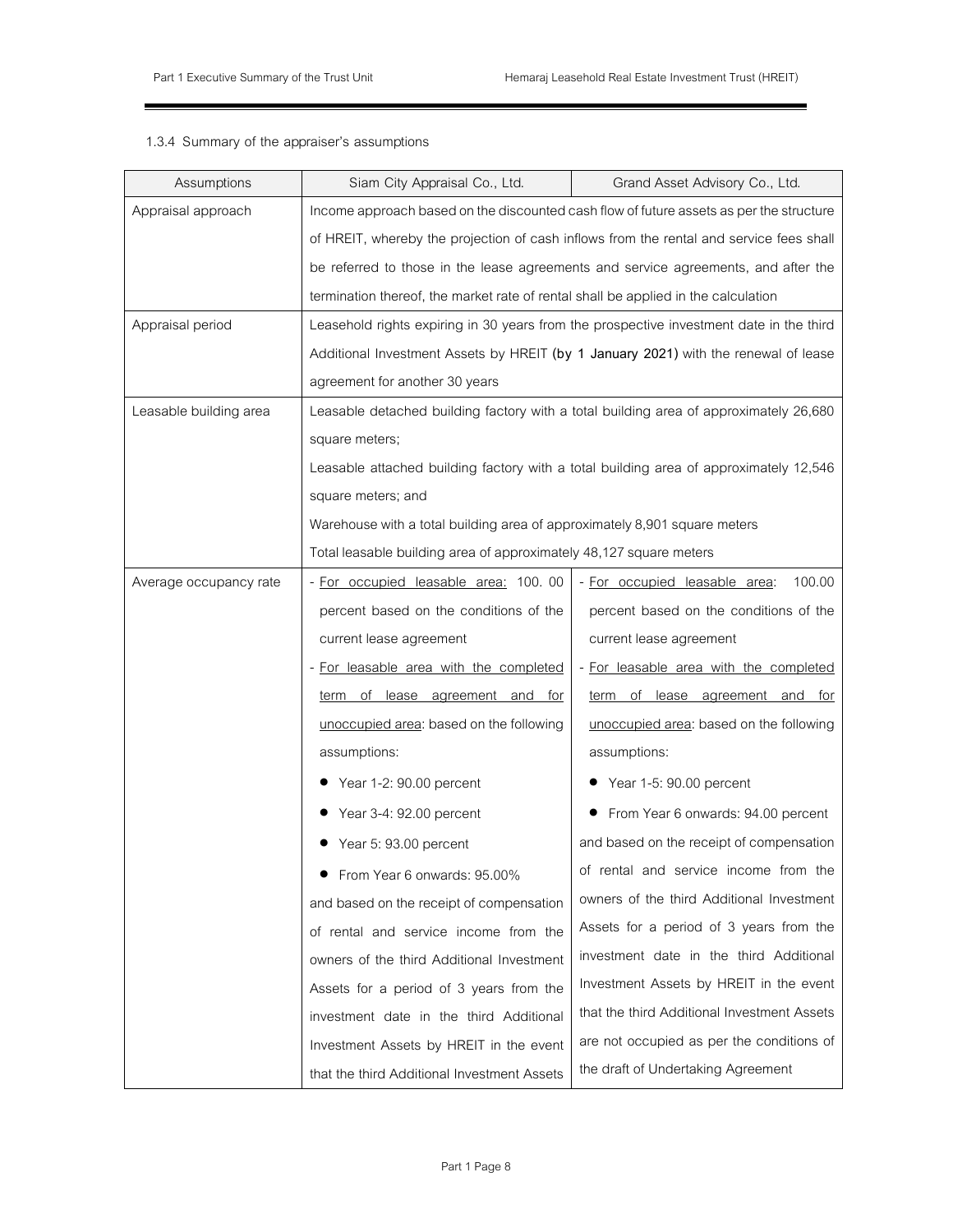| Assumptions           | Siam City Appraisal Co., Ltd.              | Grand Asset Advisory Co., Ltd.             |
|-----------------------|--------------------------------------------|--------------------------------------------|
|                       | are not occupied as per the conditions of  |                                            |
|                       | the draft of Undertaking Agreement         |                                            |
| Projected rental rate | - For occupied leasable area: prior to the | - For occupied leasable area: prior to the |
|                       | expiration of the lease agreement, the     | expiration of the lease agreement, the     |
|                       | rate shall be calculated as specified in   | rate shall be calculated as specified in   |
|                       | the lease agreement                        | the lease agreement                        |
|                       | - For leasable area with the completed     | - For leasable area with the completed     |
|                       | term of lease agreement and for            | term of lease agreement and for            |
|                       | unoccupied area: based on the market       | unoccupied area: based on the market       |
|                       | rate of rental as follows:                 | rate of rental as follows:                 |
|                       | Detached factory: 200 Baht/square          | Detached factory: 200 Baht/square          |
|                       | meters/month                               | meters/month                               |
|                       | Attached factory: 195 Baht/square          | Attached factory:<br>$174 -$<br>195        |
|                       | meters/month                               | Baht/square meters/month                   |
|                       | Warehouse:<br>175<br>Baht/ square          | Warehouse: 159 - 174 Baht/square           |
|                       | meters/month                               | meters/month                               |
|                       | and based on the receipt of compensation   | and based on the receipt of compensation   |
|                       | of rental and service income from the      | of rental and service income from the      |
|                       | owners of the third Additional Investment  | owners of the third Additional Investment  |
|                       | Assets for a period of 3 years from the    | Assets for a period of 3 years from the    |
|                       | investment date in the third Additional    | investment date in the third Additional    |
|                       | Investment Assets by HREIT for the rental  | Investment Assets by HREIT for the rental  |
|                       | short of the minimum rental rate to HREIT  | short of the minimum rental rate to HREIT  |
|                       | as per the conditions of the draft of      | as per the conditions of the draft of      |
|                       | Undertaking Agreement; whereby the         | Undertaking Agreement; whereby the         |
|                       | minimum compensation rate for each type    | minimum compensation rate for each type    |
|                       | of building is as follows:                 | of building is as follows:                 |
|                       | Detached factory: 189 Baht/square          | Detached factory: 189 Baht/square          |
|                       | meters/month                               | meters/month                               |
|                       | Attached factory: 164 Baht/ square         | Attached factory: 164 Baht/ square         |
|                       | meters/month                               | meters/month                               |
|                       | Warehouse:<br>150<br>Baht/ square          | Warehouse:<br>150<br>Baht/ square          |
|                       | meters/month                               | meters/month                               |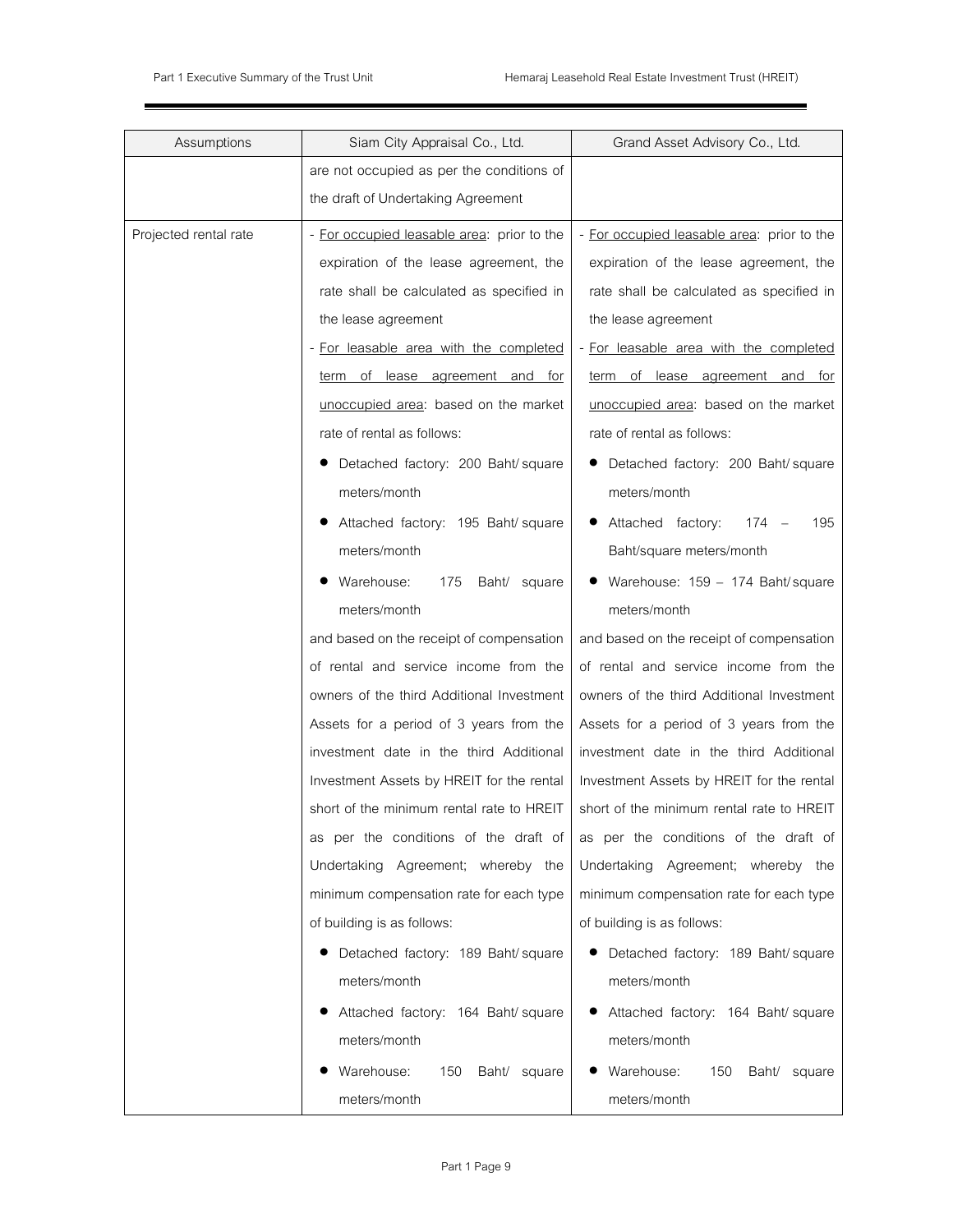| Assumptions               | Siam City Appraisal Co., Ltd.                | Grand Asset Advisory Co., Ltd.               |
|---------------------------|----------------------------------------------|----------------------------------------------|
| Growth rate of the market | Increasing at the rate of approximately      | Increasing at the rate of approximately      |
| rate of rental            | 8.00 percent every 3 years until the end of  | 2.50 percent per annum until the end of the  |
|                           | the forecast                                 | forecast                                     |
| Property management       | At the rate as stipulated in the draft of    | At the rate as stipulated in the draft of    |
| expenses                  | Property<br>Manager<br>Appointment           | Property<br>Manager<br>Appointment           |
|                           | Agreement as follows:                        | Agreement as follows:                        |
|                           | - Year 1-5: 1.75 percent of the rental and   | - Year 1-5: 1.75 percent of the rental and   |
|                           | service income                               | service income                               |
|                           | - Year 6 until the end of the forecast: 5.00 | - Year 6 until the end of the forecast: 5.00 |
|                           | percent of the rental and service income     | percent of the rental and service income     |
| Commission expense        | 0.70 percent of the rental and service       | - For existing tenants who renew the lease   |
|                           | income                                       | agreement: commission expense at 0.5         |
|                           |                                              | month of the rental rate with an             |
|                           |                                              | assumption of the renewal ratio of lease     |
|                           |                                              | agreement by existing tenants at 65.00       |
|                           |                                              | percent                                      |
|                           |                                              | - For procurement of new tenants:            |
|                           |                                              | commission expense at 1.0 month of the       |
|                           |                                              | rental rate with an assumption of the        |
|                           |                                              | procurement rate of new tenants at 35.00     |
|                           |                                              | percent                                      |
| Security system costs,    | 1.70 percent of the total revenue and        | Security system costs: 0.50 percent of the   |
| insurance premiums and    | increasing at the rate of 2.00 percent per   | total revenue in Year 1 and increasing at    |
| building maintenance fees | annum                                        | the rate of 2.50 percent per annum           |
|                           |                                              | Insurance premiums:<br>based on the          |
|                           |                                              | projection for each building prepared by     |
|                           |                                              | the appraiser, and increasing at the rate of |
|                           |                                              | 2.50 percent per annum                       |
|                           |                                              | Building maintenance fees: 0.50 percent of   |
|                           |                                              | the total revenue                            |
| Reserves for future       | - Year 1-5: based on the conditions of the   | - Year 1-5: based on the conditions of the   |
| building improvements     | draft of Undertaking Agreement, the          | draft of Undertaking Agreement, the          |
| (CAPEX)                   | asset owner's companies of the third         | asset owner's companies of the third         |
|                           | Additional Investment Assets shall be        | Additional Investment Assets shall be        |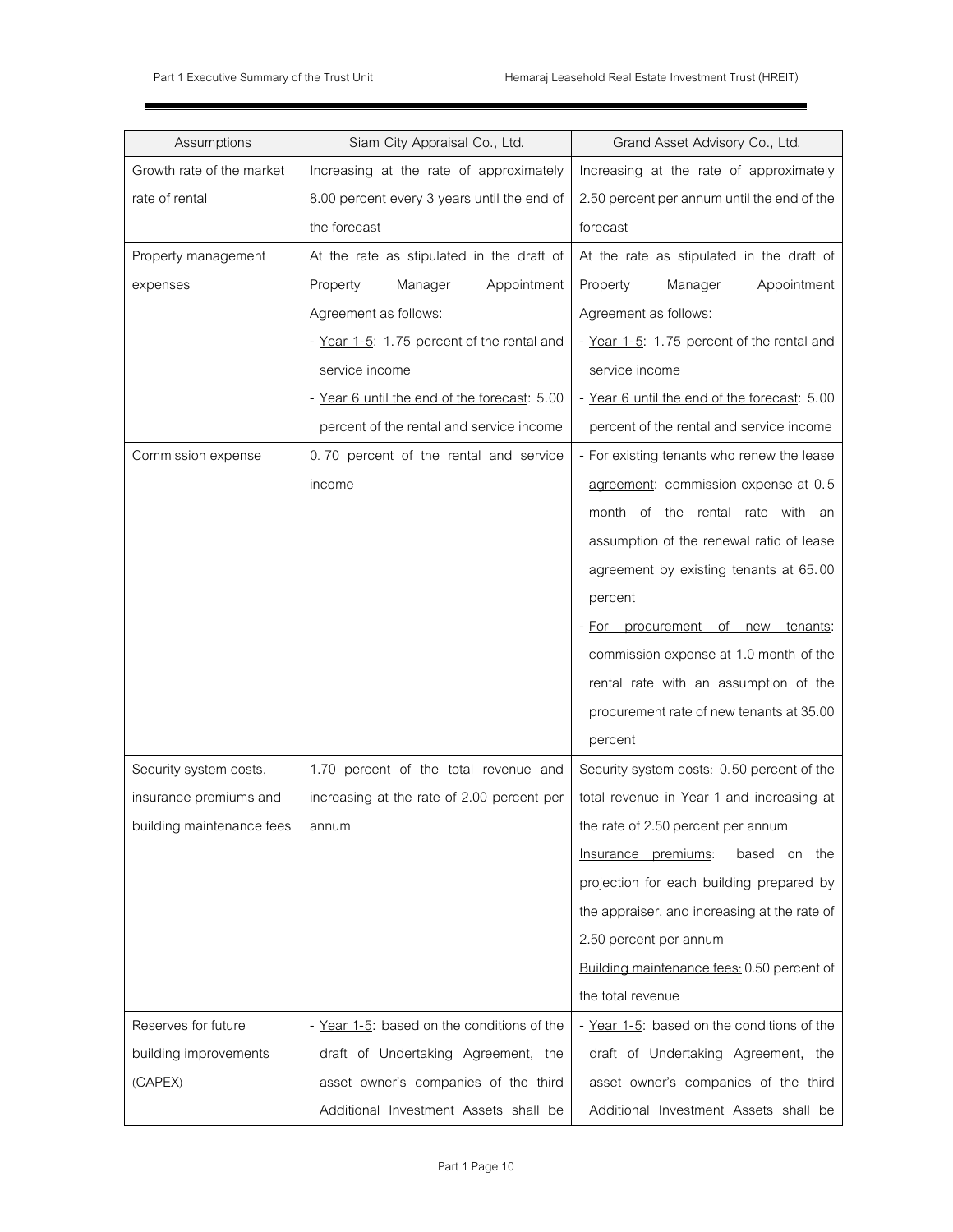| Assumptions                | Siam City Appraisal Co., Ltd.                      | Grand Asset Advisory Co., Ltd.                     |
|----------------------------|----------------------------------------------------|----------------------------------------------------|
|                            | responsible in case of any costs from a            | responsible in case of any costs from a            |
|                            | renovation, reparation and/or change of            | renovation, reparation and/or change of            |
|                            | property in the material parts                     | property in the material parts                     |
|                            | - Year 6 onwards: 1.50 percent of the              | - Year 6-15: 1.50 percent of the rental and        |
|                            | rental and service income                          | service income                                     |
|                            |                                                    | - Year 16-30: 2.00 percent of the rental and       |
|                            |                                                    | service income                                     |
|                            |                                                    | - Year 31 onwards: 3.00 percent of the             |
|                            |                                                    | rental and service income                          |
| Renewal costs of the lease | Rental of the leased properties including          | Rental of the leased properties including          |
| agreement for another 30   | the leasehold registration fee in the amount       | the leasehold registration fee in the amount       |
| years                      | of 79.75 million Baht for the renewal period       | of 79.75 million Baht for the renewal period       |
|                            | of another 30 years with an assumption of          | of another 30 years with an assumption of          |
|                            | payment to be made payable on the 30 <sup>th</sup> | payment to be made payable on the 30 <sup>th</sup> |
|                            | year                                               | year                                               |
| Discount rate              | 9.50 percent                                       | 9.50 percent                                       |

Please see details of the appraised value and price of the third Additional Investment Assetsin **3.2.1.4 Summary of the Appraisal Report of the third Additional Investment Assets in Part 2.** The Financial Advisor and the REIT Manager have mutually reviewed the appraisers' assumption of average occupancy rate and projected rental rate and found it acceptable as it complies with the current lease agreements and comparable to the appraisal of asset in the same type as the third Additional Investment Assets, as well as the third Additional Investment Assets are the properties located in well-known industrial estate areas with a potential of tenants procurement. In addition, other appraisers' assumptions used in the appraisal of the third Additional Investment Assets have been reviewed but there are no grounds to believe that those assumptions used in the appraisal are unreasonable, however, the actual performance may be different that the assumptions or various events may not occur as forecasted (for further details of the opinion of the Financial Advisor and the REIT Manager, please see **3.2.1.6 (3) Opinion of the Financial Advisor and the REIT Manager Regarding the Suitability of Purchase Price of Assets**) **in Part 2**.

1.3.5 The Suitability of investment price in the third Additional Investment Assets

The investment in the third Additional Investment Assets by HREIT in the amount not exceeding 1,337,700,000 Baht may be classified as follows: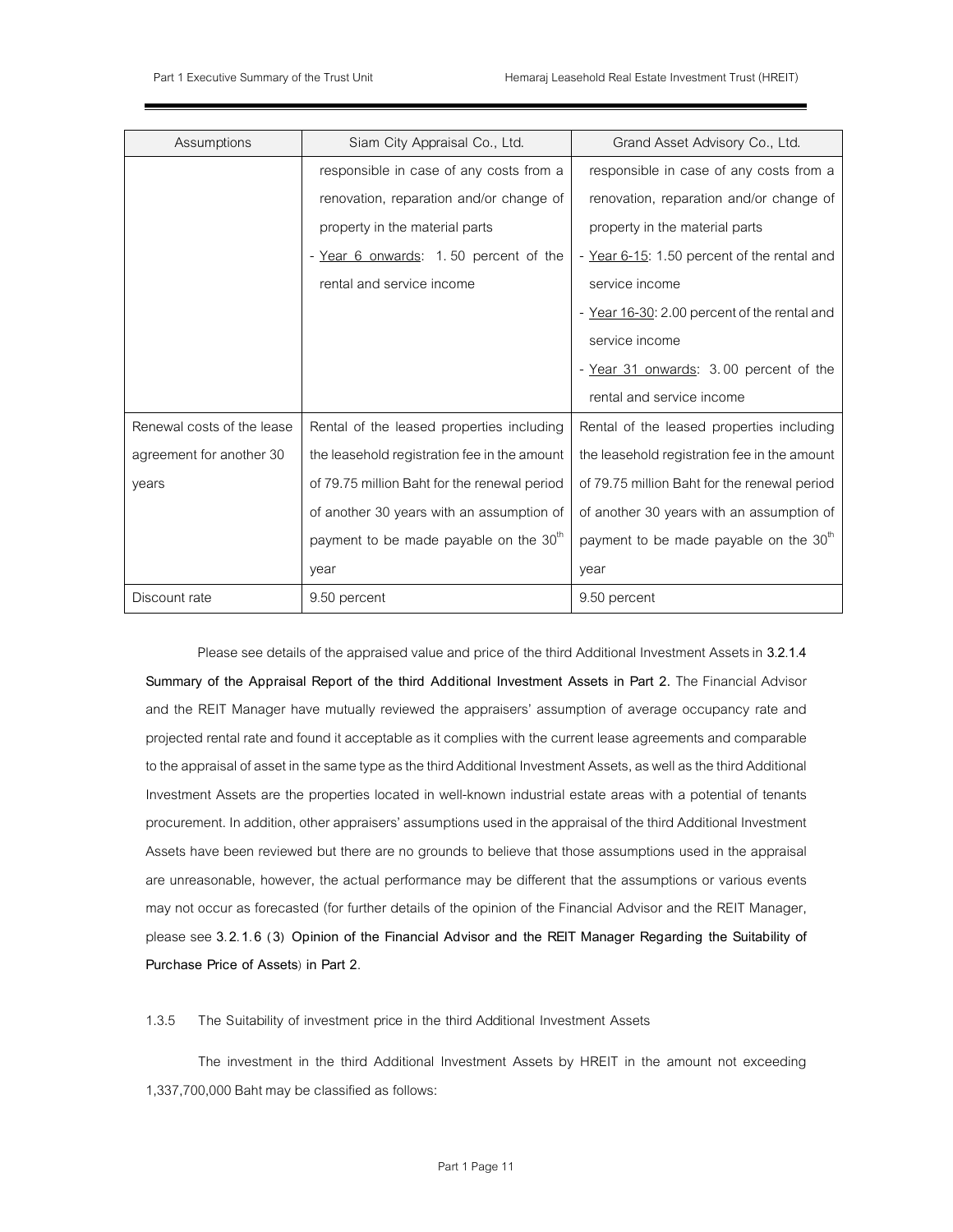- In case there are no loans utilized, the projected distribution payment and capital return in the first year is at 0. 64 Baht per unit ( consisting of the distribution payment of 0.58 Baht and capital return of 0.06 Baht) equivalent to the projected distribution payment and capital return rate in the first year at 7.91 percent (calculated based on the average market price of the past 15 business days (from 3 August 2020 to 21 August 2020) which is 8.08 Baht per unit); or
- In case there are loans utilized as a part of the source of funding in the investment for the amount not exceeding 650,000,000 Baht (based on the information from the Projected Income and Distribution Statements for the Year from 1 January 2021 to 31 December 2021 as reviewed by the auditor) the projected distribution payment and capital return in the first year is at 0.69 Baht per unit (consisting of the distribution payment of 0.67 Baht and capital return of 0. 02 Baht) equivalent to the projected distribution payment and capital return rate in the first year at 8.52 percent ( calculated based on the average market price of the past 15 business days (from 3 August 2020 to 21 August 2020) which is 8.08 Baht per unit).

Provided that the above projected distribution payment and capital return rate is merely a forecast based on assumptions and the average market price (15 working days), and is not a guarantee on the rate of return to the Trust Unitholders. In any case, the distribution payment and capital return rate will be depending on the final offering price.

Based on the above calculations, the case of utilizing the loans by HREIT as a part of the source of funding should increase the projected distribution payment and capital return rate to the Trust Unitholders as the Trust Unitholders would be beneficial from the interest rate of loans, which is a financial cost that is less than the rate of return on equity. However, HREIT may be exposed to the risk associated with the procuring for additional loans but HREIT will also have an opportunity to generate surplus revenue stream from the third Additional Investment Assets for the payment of interests from such loans.

In addition, the projected distribution payment and capital return rate of HREIT in case of utilizing the loans is comparable to the rate of return of other real estate investment trusts investing in the same type of assets i.e. the leasable warehouse and factory buildings, and with the market capitalization of 3,000 million Baht or higher, with the details as follows: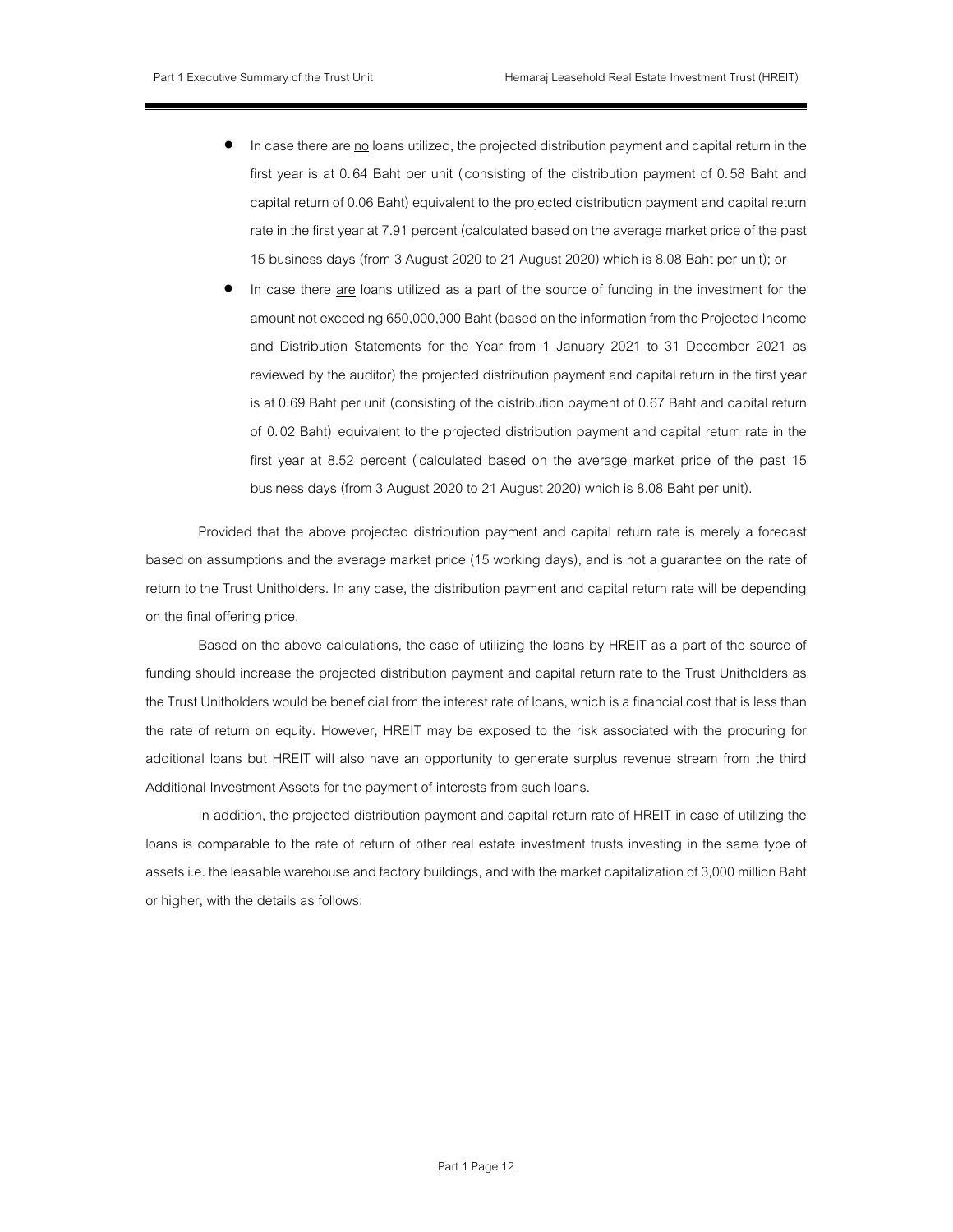| Securities Abbreviation                                                                              | Asset value        | Average Market              | Distribution         | Distribution        |
|------------------------------------------------------------------------------------------------------|--------------------|-----------------------------|----------------------|---------------------|
|                                                                                                      | as of 30 June 2020 | Price of 15                 | Payment and          | Payment Rate        |
|                                                                                                      | (Million Baht)     | Business Days <sup>*1</sup> | Capital Return Rate  | (Dividend Yield     |
|                                                                                                      |                    | (Baht per unit)             | (Total Distributable | Rate)               |
|                                                                                                      |                    |                             | Yield Rate)          | $(Percentage)^{*3}$ |
|                                                                                                      |                    |                             | $(Percentage)^{*2}$  |                     |
| Freehold and Leasehold                                                                               |                    |                             |                      |                     |
| <b>FTREIT</b>                                                                                        | 40,803.46          | 14.26                       | 4.66%                | 4.66%               |
| <b>WHART</b>                                                                                         | 39,020.19          | 14.88                       | 5.12%                | 4.68%               |
| <b>AIMIRT</b>                                                                                        | 6,944.95           | 13.35                       | 5.68%                | 5.68%               |
| <b>AMATAR</b>                                                                                        | 4,991.83           | 10.35                       | 6.72%                | 6.72%               |
| REIT investing in the leasehold right of 30 years and the entitlement to renewal of another 30 years |                    |                             |                      |                     |
| <b>HREIT</b>                                                                                         | $11,250.94*^4$     | 8.08                        | $8.52\%^{*5}$        | $7.67%^{*5}$        |
| <b>HREIT</b>                                                                                         | $11,250.94*^4$     | 8.08                        | 7.91%                | 7.19%               |
| (In case there are no loans                                                                          |                    |                             |                      |                     |
| utilized for the investment in                                                                       |                    |                             |                      |                     |
| Additional Investment Assets                                                                         |                    |                             |                      |                     |
| No. $3^{*6}$                                                                                         |                    |                             |                      |                     |

#### Table of the Distribution Payment and Capital Return Rate

Remarks:  **Calculated based on the average market price of 15 working days (closing price) from 3 August 2020 to 21 August 2020** 

 **\*2 The distribution payment and capital return rate (Total Distributable Yield Rate) of FTREIT, WHART, AIMIRT and AMATAR are calculated from the distribution payment and capital return over the past 1 year and the average market price of trust units over the 15 working days from 3 August 2020 to 21 August 2020.** 

 **\*3 The distribution payment rate (Dividend Yield Rate) is a rate of return exclusive of any capital returns from the announcement of capital return payment (if any).** 

 **\*4 Based on the projection of HREIT's total assets after the investment in the third Additional Investment Assets in the amount of 11,250.94 million Baht, consisting of the existing HREIT's total assets of 9,913.24 million Baht (as of 30 June 2020 which is the closing date of the latest quarter of the financial statement) and the value of Additional Investment Assets No. 3 of not exceeding 1,337.70 million Baht (excluding VAT, registration fee and specific business tax, and other related fees and expenses to be borne by HREIT).** 

- **\*5 Based on the projection in case of investing in the third Additional Investment Assets by HREIT at the total maximum amount of not exceeding 1,337.70 million Baht, the projected distribution payment and capital return for the Year from 1 January 2021 to 31 December 2021 at 0.69 Baht per unit (consisting of the distribution payment of 0.62 Baht and capital return of 0.07 Baht) and the average market price of 15 business days from 3 August 2020 to 21 August 2020 at 8.08 Baht per unit are merely an illustration of projection, and a result of which could not be guaranteed.**
- **\*6 Adjusted projection in case of investing in the third Additional Investment Assets by HREIT without any additional loans utilized, which is merely an illustration of projection, and a result of which could not be guaranteed.**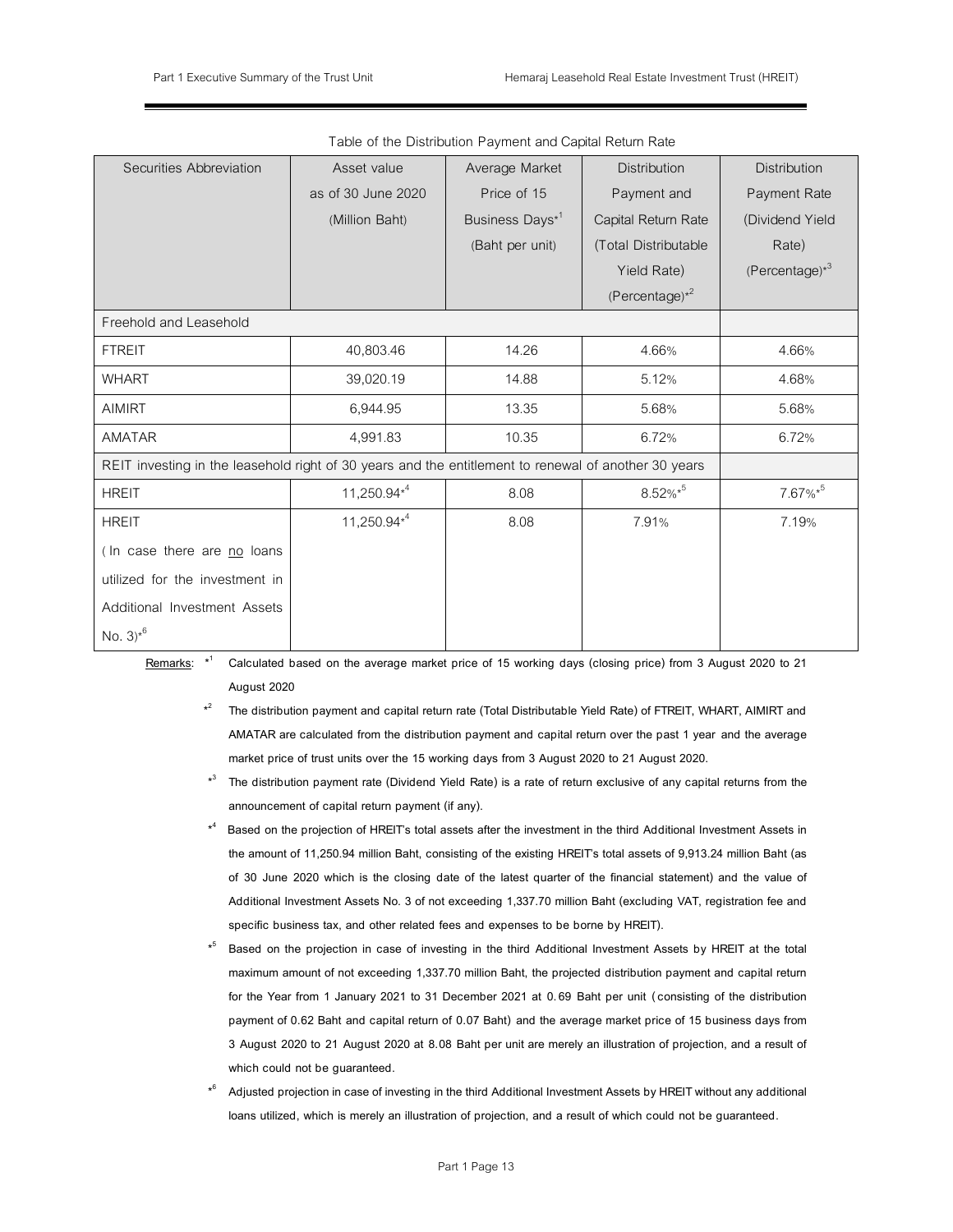#### 1.3.6 Nature of benefit procurement

The Company, as the REIT Manager, aims to generate an appropriate and long-term sustainable rate of return on investment for the Trust Unitholders. After the investment in the third Additional Investment Assets by HREIT and being the holder of leasehold rights in the land and factory and warehouse buildings, the REIT Manager has a policy to lease out the Additional Investment Assets No.3 to tenants, whereby the REIT Manager will engage WHAID, who is experienced and expert in managing assets in the type of factory and warehouse, to act as the Property Manager with the duty to procure for customers who intend to receive services and/or rent the property's area, to negotiate the terms of contract with prospective customers, and to conduct marketing and promotion activities by contacting the targeted customers directly or through various brokers. The investors may study further details from **3.2.3. Benefit Procurement from Immovable Property** in Part 2.

#### 1.4 Borrowings

The total amount of current loans of HREIT as at 30 June 2020, which is the closing date of the latest quarter of the financial statement, is 3,320,000,000 Baht, equivalent to 33.49 percent of the total asset value of HREIT. When combining with the projected long-term loans for the investment in the third Additional Investment Assets and for other expenses in the amount not exceeding 650,000,000 Baht, the loan ratio of HREIT will be at approximately 35.29 percent of the total asset value of HREIT after the investment in the third Additional Investment Assets. Such loan ratio is compliant with relevant regulations where HREIT can leverage not exceeding 35 percent of the total asset value or up to 60 percent of the total asset value if HREIT is rated with a credit rating level in the investment grade based on the latest rating by a credit rating agency approved by the Office of the SEC not more than 1 year before the loan is made, and HREIT was rated with a credit rating level in the investment grade of BBB+ on 14 August 2020. In any case, HREIT has complied with the terms and conditions of loan agreements. The investors may study further details on the loan facility and opinion of the REIT Manager on the borrowings from **3.2.1.10 Borrowings of HREIT in Part 2.**

# 1.5 Projection of income and expense of HREIT for a period of 12 month after the investment in the third Additional Investment Assets

The information in this part is not historical fact and is a forward-looking statement based on several assumptions as set out in the"Projected Income and Distribution Statements for the Year from 1 January 2021 to 31 December 2021" and is subject to certain risks and uncertainties, which may cause the actual results to be significantly different than the projection. In any case, the Company and the Financial Advisor do not represent or warrant the information in this part nor represent or warrant the forecasts under assumptions as specified in the projection, nor would they guarantee that the projection will be achieved, likely to be achieved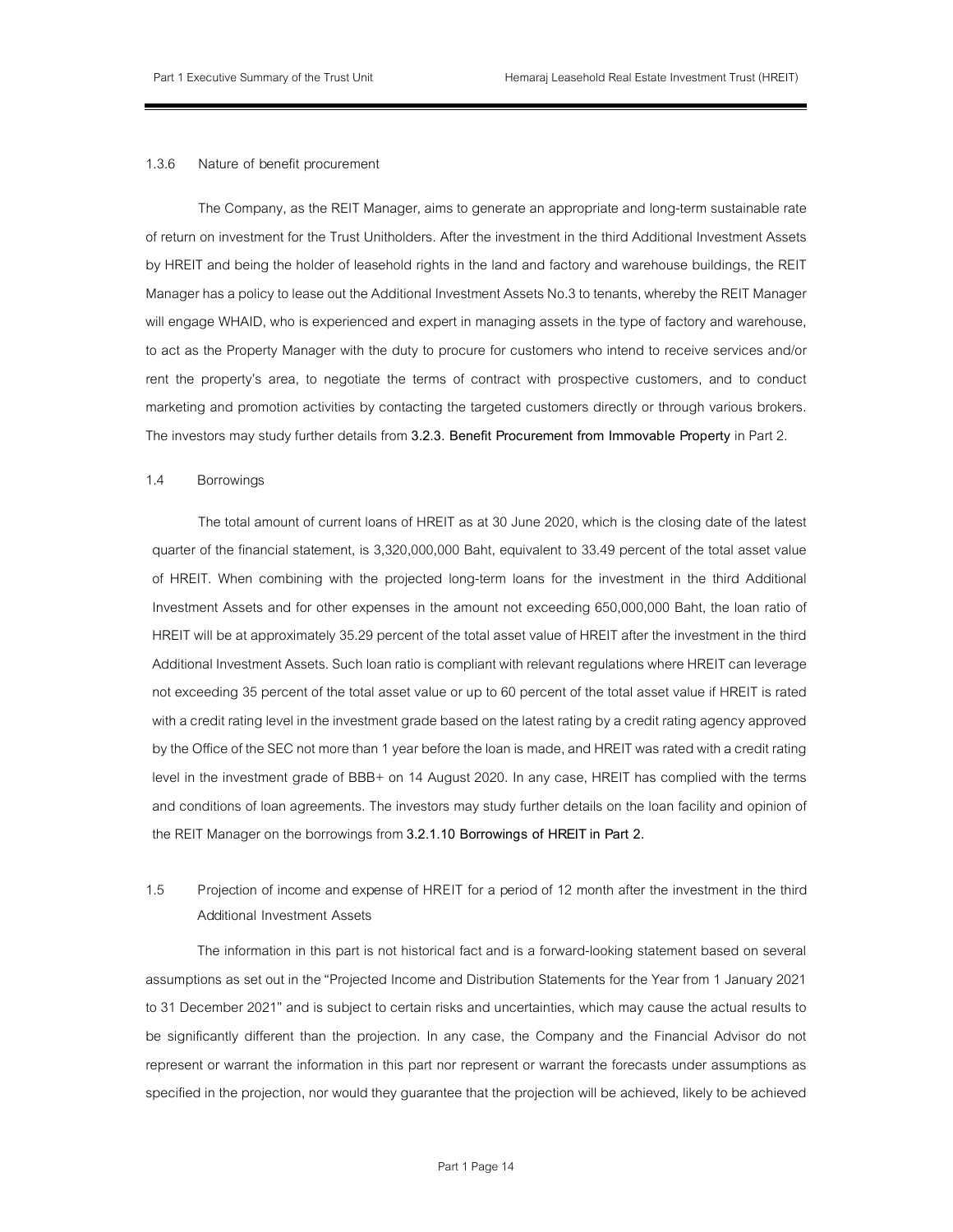or be accurate, as the information is prepared under the assumptions anticipated during the preparation of the financial information report based on the hypothetical scenario only.

The actual return and distributions to the Trust Unitholders may differ from the return and distributions to the Trust Unitholders as specified in the projection of HREIT. In addition, the Projected Income and Distribution Statements will not be adjusted for any incidents occur after the date of this document.

 The information in this part is based on several assumptions, and the assumptions and projection are subject to uncertainties and risks from business, economy, politic and various material competition, which could not be controlled by the Company and the Financial Advisor; and based on the assumptions of future business decision which may be changeable. For these reasons, the Company and the Financial Advisor do not represent that the assumptions would occur, and the financial information forecasted in this document may be significantly different than the actual results. The investors should be cautious in using the projected information in this section.

|                                                                       |                        | Assets after the    |
|-----------------------------------------------------------------------|------------------------|---------------------|
|                                                                       |                        | Additional          |
|                                                                       | <b>Existing Assets</b> | Investment No.3     |
|                                                                       | <b>Million Baht</b>    | <b>Million Baht</b> |
| Rental and service income                                             | 686.85                 | 788.98              |
| Other income                                                          | 0.95                   | 1.09                |
| Total income                                                          | 687.80                 | 790.07              |
| Property management related-expenses                                  | 47.52                  | 52.61               |
| Net property income                                                   | 640.28                 | 737.46              |
| Management fee and REIT management expense                            | 40.66                  | 44.80               |
| Amortization of issuance costs of Trust Units                         | 12.04                  | 12.04               |
| Issuance and offering costs of Trust Units for the investment in the  |                        |                     |
| third Additional Investment Assets                                    |                        | 44.13               |
| Interest expenses                                                     | 114.62                 | 123.22              |
| Net profit available for distribution payment                         | 472.96                 | 513.27              |
| Add back (deduct) Non-cash rental and service income                  | 0.30                   | (0.29)              |
| Deduct Deferred property management fee                               | (1.30)                 | (1.30)              |
| Add back Interest payable and prepaid bank fees                       | 3.82                   | 22.48               |
| Net cash available for distribution payment                           | 475.78                 | 534.16              |
| Add back Excess liquidity from amortization of issuance cost of Trust |                        |                     |
| Units                                                                 | 12.04                  | 12.04               |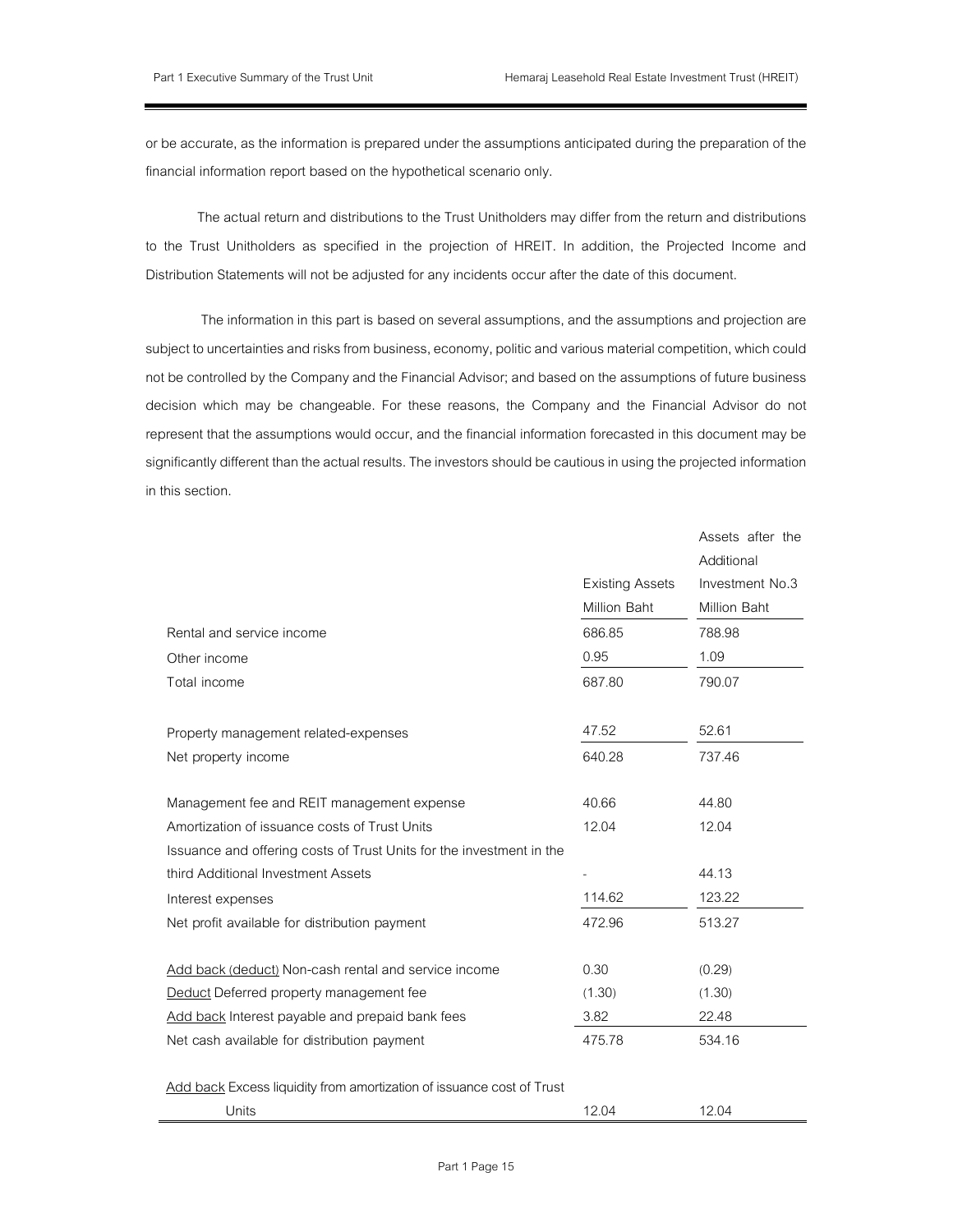|                                                                                          | <b>Existing Assets</b><br>Million Baht | Assets after the<br>Additional<br>Investment No.3<br><b>Million Baht</b> |
|------------------------------------------------------------------------------------------|----------------------------------------|--------------------------------------------------------------------------|
| Add back Excess liquidity from issuance and offering costs of Trust                      |                                        |                                                                          |
| Units for the investment in the third Additional Investment                              |                                        |                                                                          |
| Assets                                                                                   |                                        | 44.13                                                                    |
| Deduct Value added tax payable                                                           | (3.69)                                 | (2.23)                                                                   |
| Net cash available for distribution payment and capital return                           | 484.13                                 | 588.10                                                                   |
|                                                                                          |                                        |                                                                          |
| Projected distribution payment and capital return rate (percentage)                      | 97.00                                  | 97.00                                                                    |
| Projected net cash available for distribution payment and capital                        | 469.61                                 | 570.45                                                                   |
| return                                                                                   |                                        |                                                                          |
| Projected distribution payment and capital return <sup>2</sup><br>- Distribution payment | 469.61                                 | 558.41                                                                   |
| - Capital return                                                                         |                                        | 12.04                                                                    |
| Distribution payment and capital return                                                  | 469.61                                 | 570.45                                                                   |
| Amount of Trust Units (million units) <sup>1</sup>                                       | 702.63                                 | 828.73                                                                   |
| Projected distribution payment and capital return per unit                               |                                        |                                                                          |
| - Distribution payment per unit                                                          | 0.67                                   | 0.67                                                                     |
| - Capital return per unit                                                                |                                        | 0.02                                                                     |
| Distribution payment and capital return per unit                                         | 0.67                                   | 0.69                                                                     |
|                                                                                          |                                        |                                                                          |

**Remarks: \*1 The amount of Trust Units is an illustration for the purpose of calculation only. The final issuing and offering number of Trust Units may be more, less or equal to this projection.**<br><sup>2</sup> The projected distribution payment and capital return is subject to an

 **The projected distribution payment and capital return is subject to an assumption that as of 31 December 2020, HREIT will have sufficient retained earnings to make a payment from excess liquidity in a form of distribution**  payment during 2021. However, this distribution payment and capital return rate are subject to an adjustment. In **any case, the form of distribution payment and capital return shall be in accordance with the rules set forth by the Office of the SEC.** 

The projected distribution payment and capital return for the Year from 1 January 2021 to 31 December 2021 above is prepared based on the significant assumptions under the "Projected Income and Distribution Statements for the Year from 1 January 2021 to 31 December 2021" that the Company deems it appropriate and reasonable as at the date of preparation, and the certified public auditor has not found any grounds to believe that those assumptions used for the preparation of Projected Income and Distribution Statements are not reasonable. However, investors should consider those assumptions as well as the Projected Income and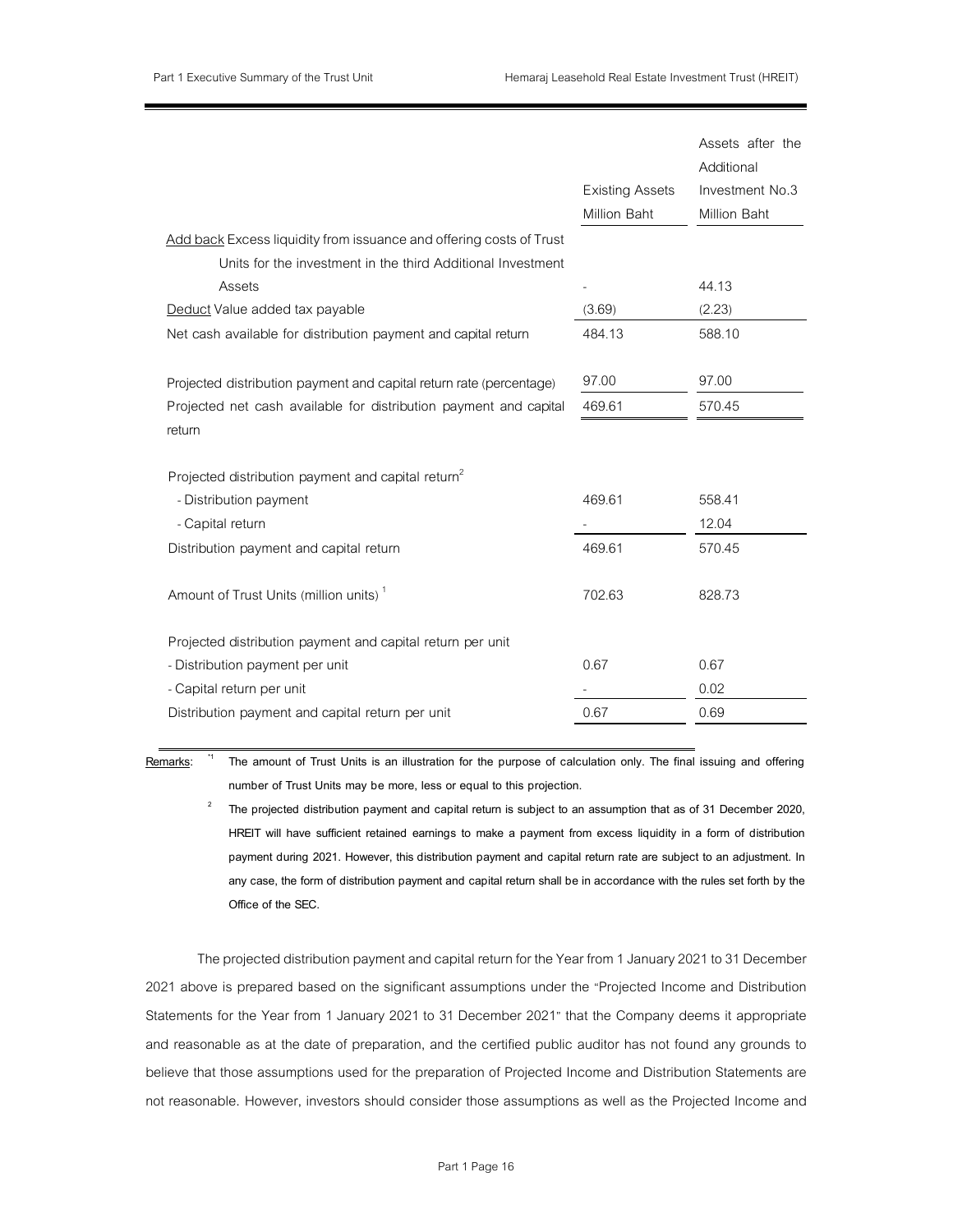Distribution Statements, and make their own assessment of HREIT's future performance. In any case, please see additional details in the "Projected Income and Distribution Statements for the Year from 1 January 2021 to 31 December 2021".

In this regard, the Company has prepared the projected return for the full year of 2021 i.e. from 1 January to 31 December 2021, and requested for an extension to prepare the projected return for the year 2020 as the Company expected that the investment in the third Additional Investment Assets would be completed by 1 January 2021, approximately December 2020. Therefore, the projected return for the year 2020 will be prepared for the return from the third Additional Investment Assets under HREIT's structure for a projection period of only approximately 1 month, which could not reflect the full-year projection of return from the third Additional Investment Assets. As a result, the projection for the year 2021 is prepared to reflect the full-year projection of return from the Additional Investment Assets for a consideration by the investors.

Based on the Projected Income and Distribution Statements for the Year from 1 January 2021 to 31 December 2021, in the event that, as of the investment date in the third Additional Investment Assets by HREIT, the 2 buildings i.e. 1) the building D.46 of WHA Eastern Seaboard Industrial Estate 1 Project (WHA ESIE 1) with an area of approximately 3,260 square meters and 2) the building B.10 of WHA Logistics Park 2 Project (WHA LP 2) with an area of approximately 5,124 square meters (the total area of the two buildings is approximately 8,384 square meters) are under the process of tenant procurement and HREIT could not procure for tenants during such period, the asset owners are required to compensate revenue to HREIT under the draft of Undertaking Agreement made with the asset owners for the amount of approximately 16.6 million Baht, or equivalent to approximately 2.1 percent of the rental and service income according to the Projected Income and Distribution Statements for the Year from 1 January 2021 to 31 December 2021.

In any case, when calculating the distribution payment rate from the projected adjusted net profit based on the Circular Letter of Office of the SEC No. SEC.JorTor.(Wor) 13/2556 (2013) Re: Submission of the Notification on Infrastructure Fund and Property Fund and the Stipulation of Net Profit Adjustment Items for a Calculation of Dividend Payment, the distribution payment rate for the current investment assets is equivalent to 98.7 percent of the adjusted net profit, and the projected distribution payment for the investment assets after the investment in the Additional Investment No. 3 is at 558.41 million Baht. HREIT will be able to make a distribution payment from the projected net profit in the amount of 513.27 million Baht and from its retained earnings in the amount of 45.14 million Baht. The distribution payment rate (payable from the projected net profit) is equivalent to 96.1 percent of the adjusted net profit.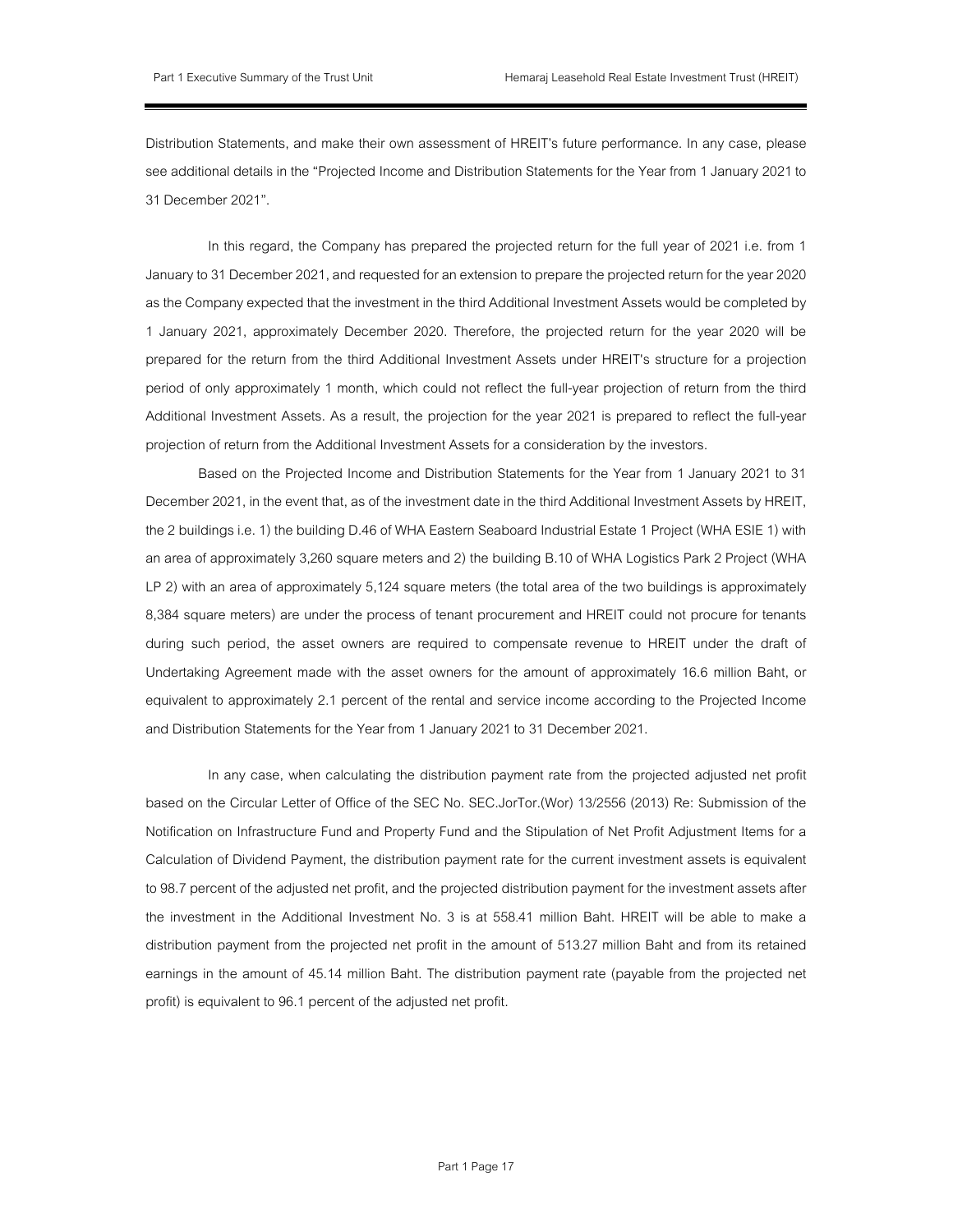|                                                                    | <b>Existing Assets</b><br>Million Baht | Assets after the<br>Additional<br>Investment No.3<br>Million Baht |
|--------------------------------------------------------------------|----------------------------------------|-------------------------------------------------------------------|
| Net profit available for distribution payment                      | 472.96                                 | 513.27                                                            |
| Add back (Deduct) Non-cash rental and service income               | 0.30                                   | (0.29)                                                            |
| Deduct Deferred property management fee                            | (1.30)                                 | (1.30)                                                            |
| Add back Interest payable and prepaid bank fees                    | 3.82                                   | 22.48                                                             |
| Adjusted net profit                                                | 475.78                                 | 534.16                                                            |
|                                                                    |                                        |                                                                   |
| Projected distribution payment                                     | 469.61                                 | 558.41                                                            |
| Adjusted net profit available for distribution payment to adjusted | 98.7                                   | 96.1                                                              |
| net profit ratio (Percentage)                                      |                                        |                                                                   |

For clarification by the Trust Unitholders to assess the projected yield during the 12-month projection period from 1 January 2021 to 31 December 2021 after the investment in the third Additional Investment Assets, the distribution payment and capital return are as detailed in the following table:

|                                                   | Assets after Projected      |                      |
|---------------------------------------------------|-----------------------------|----------------------|
|                                                   | the Additional Distribution |                      |
|                                                   | Investment                  | Rate to Trust        |
|                                                   | No.3                        | (Million Unitholders |
|                                                   | Baht)                       | $(Percentage)^T$     |
| Projected distribution payment and capital return |                             |                      |
| (Million Baht)                                    | 0.69                        | 8.52                 |
| - Distribution payment                            | 0.67                        | 8.34                 |
| - Capital return                                  | 0.02                        | 0.18                 |

/1 **calculated from the average market price of 15 business days from 3 August 2020 to 21 August 2020 at 8.08 Baht per unit** 

The Projected Income and Distribution Statements for the Year from 1 January 2021 to 31 December 2021is a projection of the distribution paymentand capital return based on the net cash available for distribution payment and capital return. Considering the six-month financial statements of HREIT ended 30 June 2020, HREIT has sufficient retained earnings of 343.67 million Bahtavailable for the distribution payment.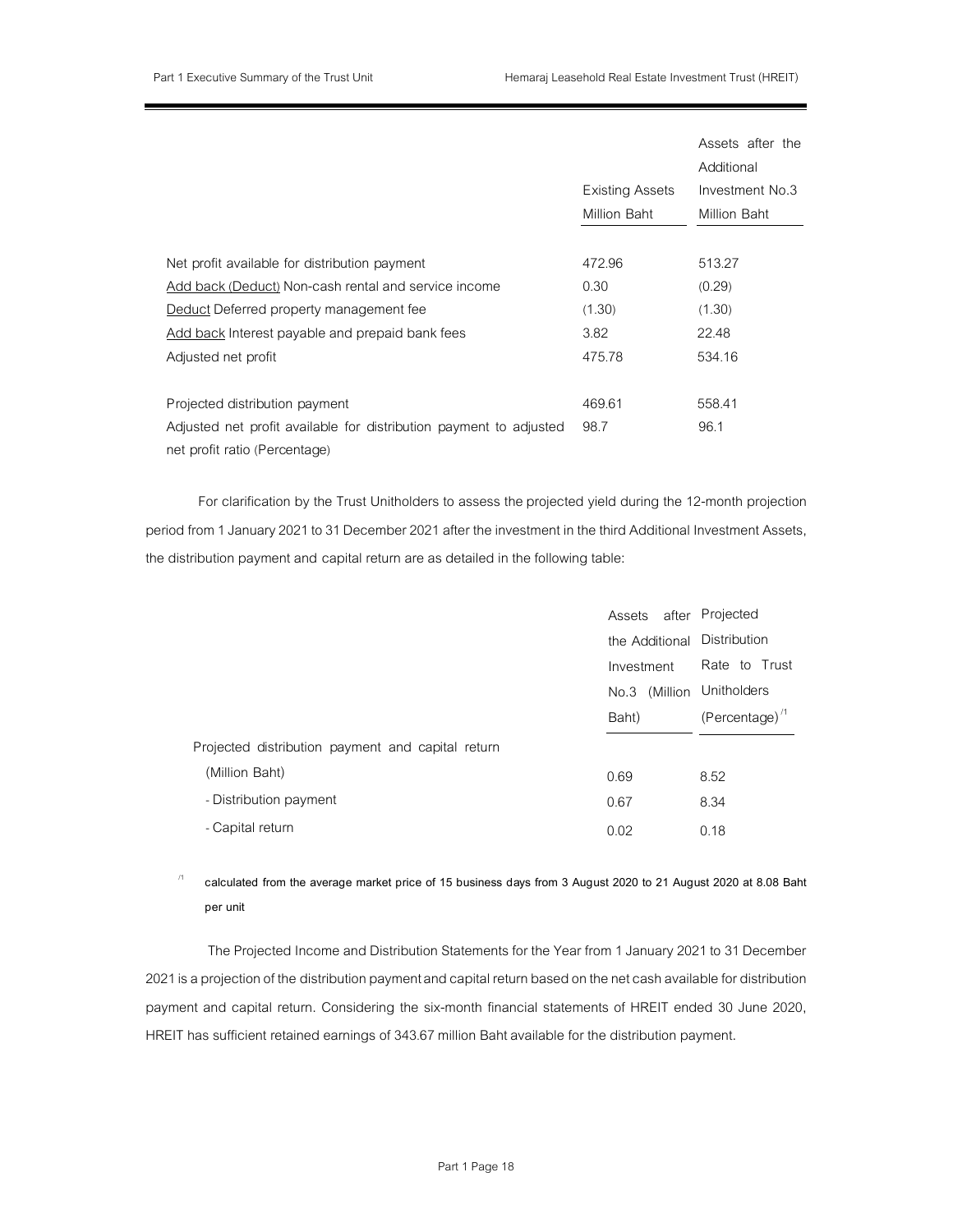#### 1.6 Financial information and the past performance of immovable properties

Performance of the third Additional Investment Assets for the year ended 31 December 2018 – 2019 and the six-month period ended 30 June 2020 are as follows:

| Item                                                       | 31 Dec 18                | 31 Dec 19 | 30 Jun 20  |
|------------------------------------------------------------|--------------------------|-----------|------------|
| Factory                                                    |                          |           |            |
| Occupancy rate (Percentage) <sup>1</sup>                   | 30.3                     | 80.1      | $90.9^{3}$ |
| Average rental rate (Baht/sq./month)                       | 159.4                    | 175.6     | 177.7      |
| Leasable area (sq.m.) <sup>2</sup>                         | 35,866                   | 35,866    | 35,866     |
| Warehouse                                                  |                          |           |            |
| Occupancy rate (Percentage) <sup>1</sup>                   |                          | 100.0     | $42.4^{4}$ |
| Average rental rate (Baht/sq.m./month)                     | $\overline{\phantom{a}}$ | 150       | 150        |
| Leasable area (sq.m.)                                      | 3,777                    | 3,777     | 8,901/4    |
| Factory and warehouse                                      |                          |           |            |
| Occupancy rate (Percentage) <sup>1</sup>                   | 27.4                     | 82.0      | $81.3^{6}$ |
| Average rental rate (Baht/sq.m./month)                     | 159.4                    | 172.6     | 174.8      |
| Leasable area (sq.m.) <sup>2</sup>                         | 39,643                   | 39,643    | 44,767     |
| Income structure                                           |                          |           |            |
| Rental income                                              | 12.5                     | 28.7      | 22.7       |
| Service income                                             | 8.3                      | 19.2      | 15.2       |
| Total income                                               | 20.8                     | 47.9      | 37.9       |
| Building reparation and maintenance<br>costs <sup>/6</sup> | 2.4                      | 4.7       |            |

Remarks : <sup>/1</sup> The occupancy rate is calculated as of the ending date only

- <sup>2</sup> The leasable area is exclusive of the third Additional Investment Assets under the construction as at **the end of the period i.e. 1 unit of factory building, namely Unit Z62+Z62B with the leasable area of approximately 3,360 square meters, provided that if the calculation is including the area of Unit Z62+Z62B, which is expected to be completed before the investment date, the total leasable area of factory to be invested by HREIT will be 39,226 sq.m. and the total leasable area of assets to be**  invested by HREIT will be 48,127 sq.m.<br><sup>/3</sup> The occupancy rate of the factory is exclusive of 1 unit of the third Additional Investment Assets
- **under the construction as at the end of the period is Unit Z62+Z62B, provided that if the calculation is including the area of Unit Z62+Z62B, which is expected to be completed and occupied before the investment date, the projected occupancy rate of the factory as at the investment date is 91.7 percent.**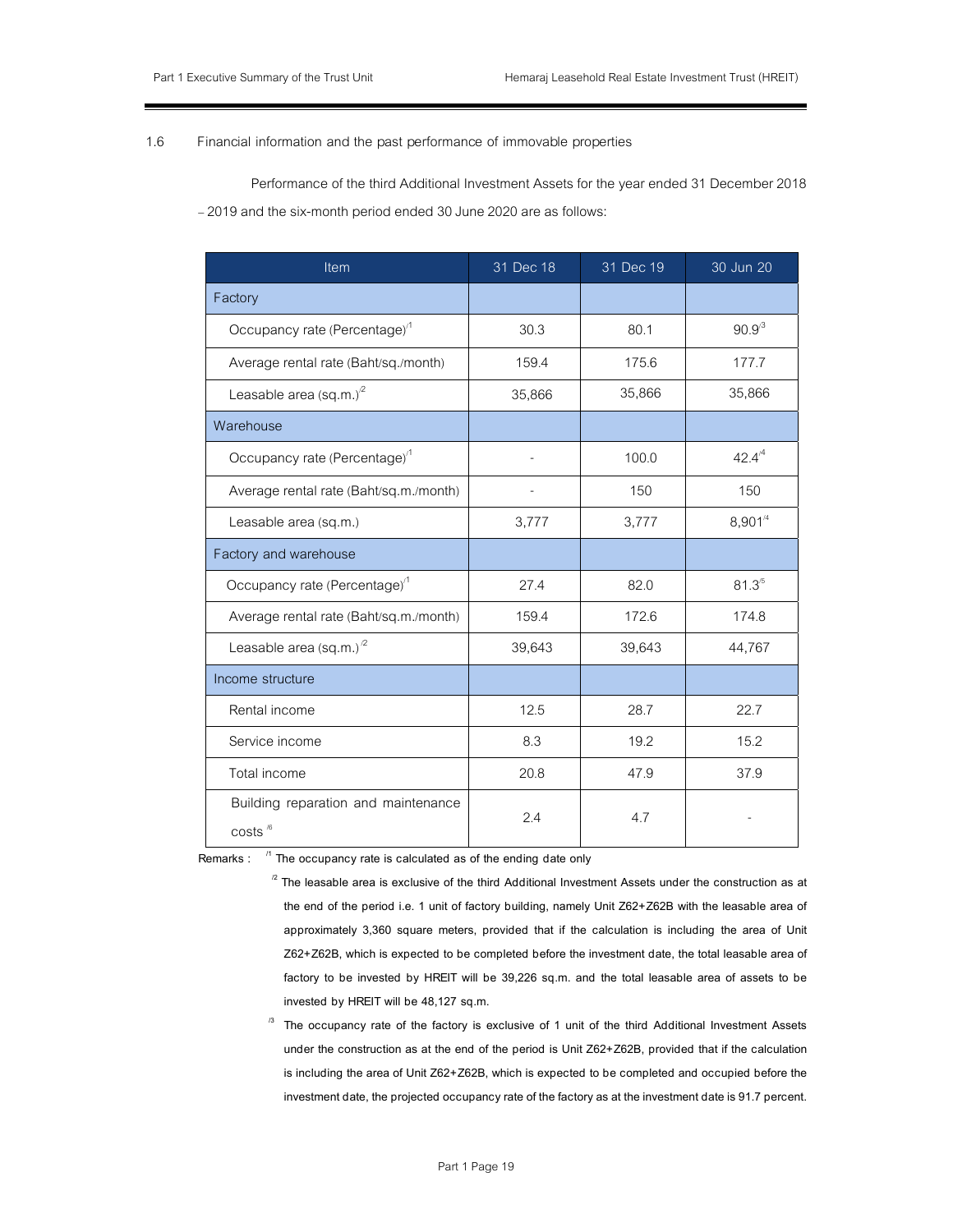- **/4 Inclusive of the area of warehouse building, Unit B10, with the leasable area of approximately 5,124 square meters, whereby the construction of which was completed and the certificate of building construction (Aor.6) for which has obtained on 22 May 2020; and currently under the process of**
- tenant procurement.<br>The occupancy rate of the factory and warehouse is exclusive of 1 unit of the third Additional **Investment Assets under the construction as at the end of the period, namely Unit Z62+Z62B, provided that if the calculation is including the area of Unit Z62+Z62B, which is expected to be completed and occupied before the investment date, the projected occupancy rate of the factory and warehouse as at the investment date is 82.6 percent. It is expected that there will be 2 units under the process of tenant procurement, namely the detached building factory, Unit D46, with the leasable area of approximately 3,260 square meters and the warehouse building, Unit B.10, with the**  leasable area of approximately 5,124 square meters.<br>Building reparation and maintenance costs are consisting of the preventive maintenance cost, general
- **building reparation cost, security personnel wages, electricity bill, common area fee and cleaning fee.**

In any case, the details of performance of the Additional Investment Assets No.3 before the investment by HREIT for the year ended 31 December 2018 – 2019 and the six-month period ended 30 June 2020 area are disclosed in the section of the **Past Performance of Additional Investment Assets No. 3** of 3.2 **the third Additional Investment Assets** in Part 2.

| Fees and Expenses Collected from<br><b>HREIT</b> | Ceiling % of NAV per<br>Annum or After Each<br>Transaction<br>(excluding VAT) | Expected<br>Expenses of HREIT<br>(excluding VAT) |
|--------------------------------------------------|-------------------------------------------------------------------------------|--------------------------------------------------|
| 1.<br>REIT Manager fee                           |                                                                               |                                                  |
| REIT Manager fee<br>(a)                          | 0.75%                                                                         | Not exceeding 0.25% of the total                 |
|                                                  |                                                                               | asset value of HREIT, with the                   |
|                                                  |                                                                               | minimum amount of 12.5 million                   |
|                                                  |                                                                               | Baht per annum                                   |
| (b) Acquisition/Disposal fee of HREIT's          | Actual amount                                                                 | In case of an acquisition of assets              |
| assets                                           |                                                                               | from related persons of the REIT                 |
|                                                  |                                                                               | <b>Manager</b>                                   |
|                                                  |                                                                               | Not exceeding 0.75% of the value of              |
|                                                  |                                                                               | asset acquired                                   |

#### 1.7 Fees and Expenses Collected from HREIT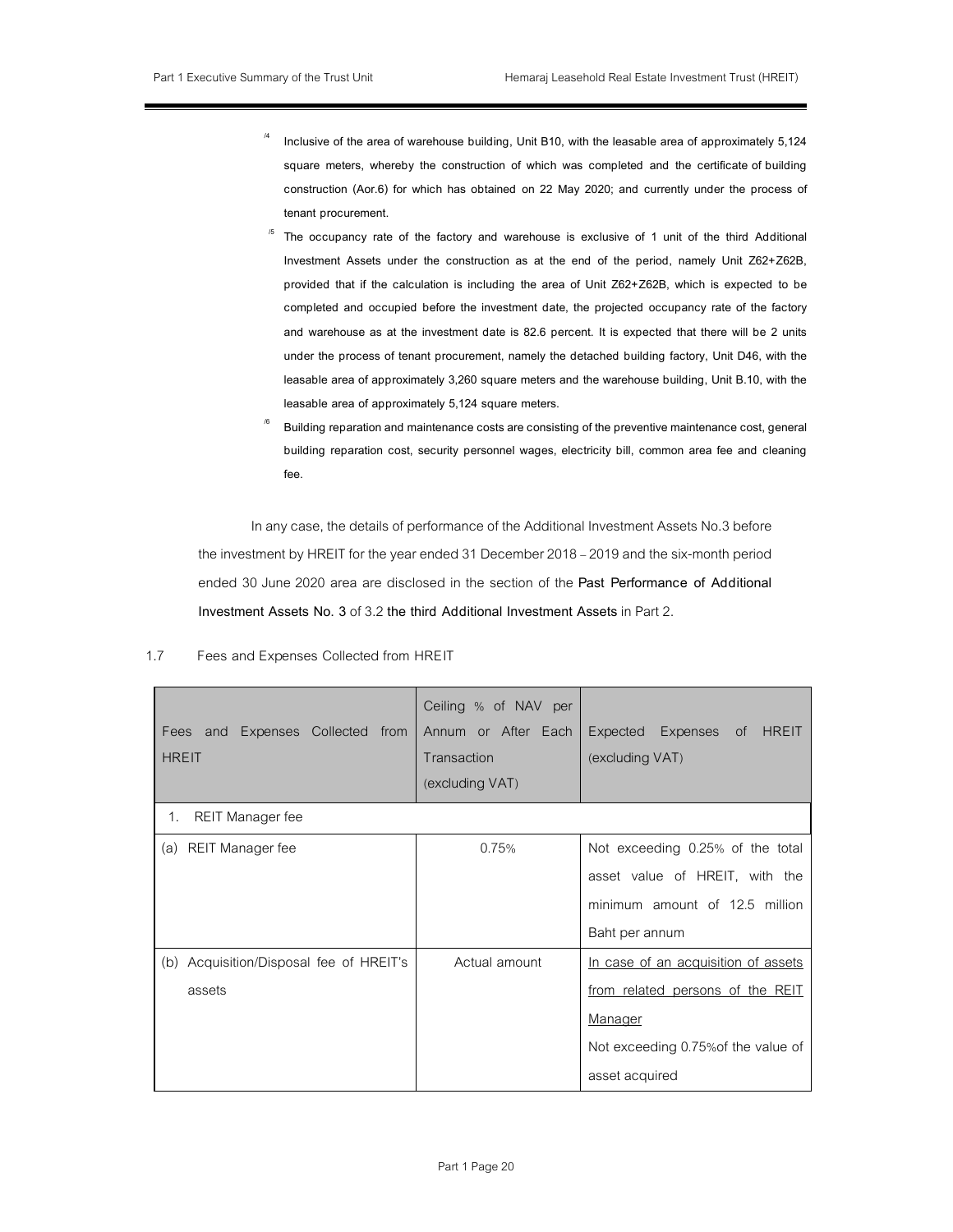| Expenses Collected from<br>Fees<br>and<br><b>HREIT</b>                                                                                                                | Ceiling % of NAV per<br>Annum or After Each<br>Transaction<br>(excluding VAT) | Expected<br>of HREIT<br>Expenses<br>(excluding VAT)                                                                                                                                                                                      |
|-----------------------------------------------------------------------------------------------------------------------------------------------------------------------|-------------------------------------------------------------------------------|------------------------------------------------------------------------------------------------------------------------------------------------------------------------------------------------------------------------------------------|
| Trustee fee and custodian fee<br>2.                                                                                                                                   | 0.75%                                                                         | In case of an acquisition of other<br>assets<br>Not exceeding 1.00% of the value of<br>asset acquired<br>In case of a disposal of assets<br>Not exceeding 0.50% of the value of<br>asset disposed of<br>Not exceeding 0.25% of the total |
|                                                                                                                                                                       |                                                                               | asset value of HREIT with the<br>minimum amount of 8 million Baht<br>per annum                                                                                                                                                           |
| 3.<br>Registrar fee                                                                                                                                                   | 0.50%                                                                         | Not exceeding 0.50% per annum of<br>the registered capital of HREIT                                                                                                                                                                      |
| Property Manager fee<br>4.                                                                                                                                            |                                                                               |                                                                                                                                                                                                                                          |
| (a) Property Management fee                                                                                                                                           |                                                                               | 1.75% of operating income in Year 1 - 5<br>5% of operating income in Year 6 - 10                                                                                                                                                         |
| (b) Commission fee<br>(1) Renewal of existing tenants<br>- Lease agreement with a term not less<br>than 3 years<br>- Lease agreement with a term less than<br>3 years |                                                                               | 0.5 month<br>Not exceeding 0.5 month<br>(calculated from the actual lease<br>term divided by 3 years)                                                                                                                                    |
| (2) Execution of contract by new tenants<br>- Lease agreement with a term not less<br>than 3 years<br>- Lease agreement with a term less than<br>3 years              | 3.00%                                                                         | 1 month<br>Not exceeding 1 month<br>(calculated from the actual lease<br>term divided by 3 years)                                                                                                                                        |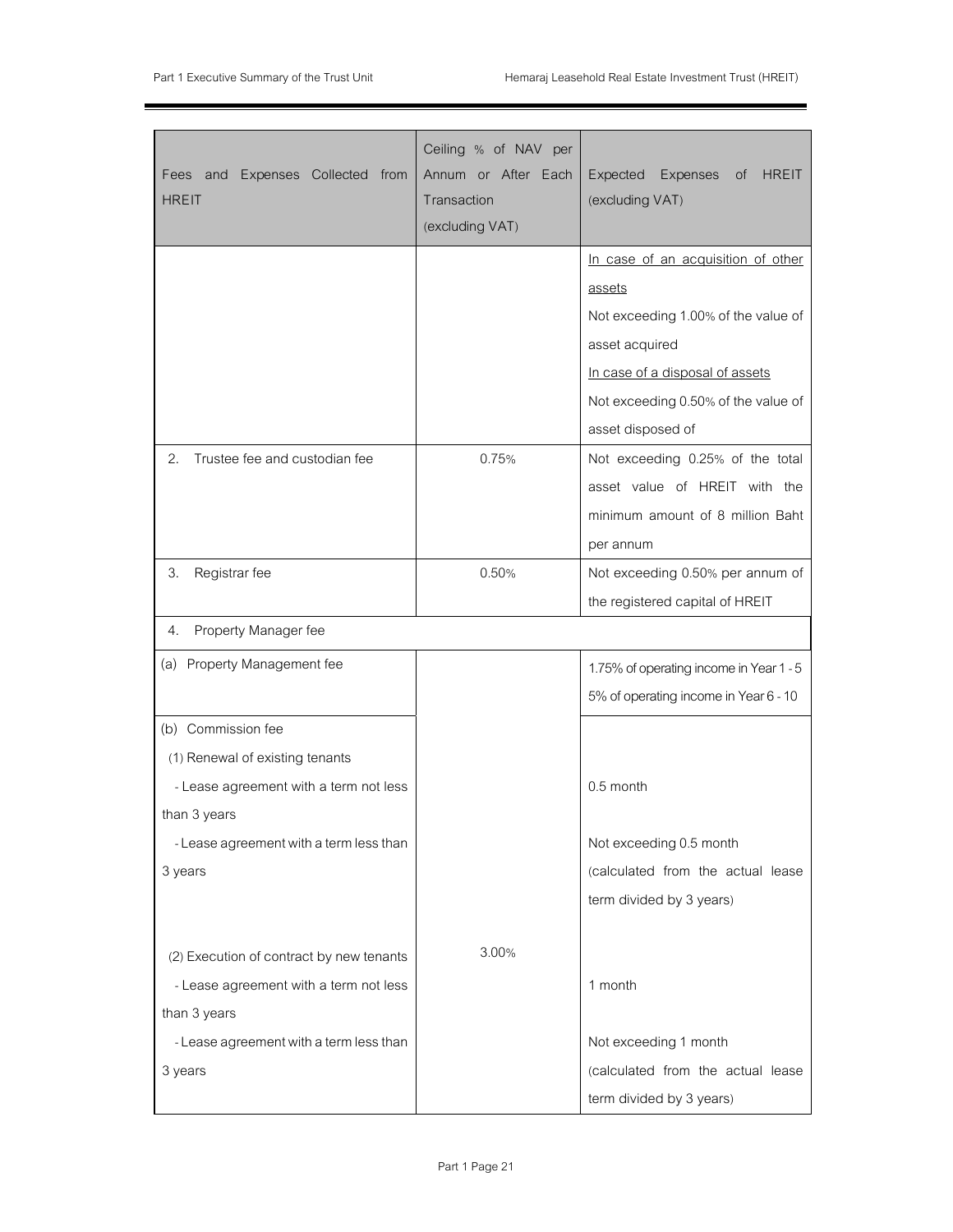|                                               | Ceiling % of NAV per |                                            |
|-----------------------------------------------|----------------------|--------------------------------------------|
| Fees and Expenses Collected<br>from           | Annum or After Each  | Expected<br>Expenses<br><b>HREIT</b><br>of |
| <b>HREIT</b>                                  | Transaction          | (excluding VAT)                            |
|                                               | (excluding VAT)      |                                            |
|                                               |                      |                                            |
| Monitoring<br>of<br>reparation,<br>fee<br>(c) | Actual amount        | Not exceeding 2.0% of the value of         |
| construction,<br>renovation,                  |                      | reparation, renovation, construction,      |
| modification and development of               |                      | modification and development (In           |
| properties                                    |                      | case the REIT Manager appoints             |
|                                               |                      | the Property Manager to proceed)           |
| (d) Underwriting fee of the Trust Units       | 3.00%                | Not exceeding 3.00% of the value of        |
|                                               |                      | the Trust Units offered for sale           |
| 5.<br>Fees for loan procurement and           | Actual amount        | Actual amount                              |
| issuance of instruments of the same           |                      |                                            |
| nature                                        |                      |                                            |
| 6.<br>Insurance expenses                      | 0.50%                | Actual amount                              |
|                                               |                      |                                            |
| 7.<br>Other expenses e.g. the annual fees     |                      | Actual amount or as stipulated in          |
| and expenses for maintaining the              |                      | 2.2.10 Expenses Collected from             |
| listed securities status, counsel             |                      | <b>HREIT</b> in Part 2                     |
| fees, marketing and public relations          |                      |                                            |
| expenses in case of a fundraising             |                      |                                            |

# 1.8 Conditions to Cancel the Second Capital Increase

The REIT Manager will cancel the fundraising for the purpose of capital increase in any of the following events:

- 1) The distribution of the trust unitholding is not compliant with regulations of the Stock Exchange of Thailand on the listing of Trust Units as the listed securities;
- 2) The value of subscribed Trust Units together with the amount of loans from third party (if any) are insufficient for the investment in the third Additional Investment Assets;
- 3) The allocation of the Trust Units to any person, persons of the same group, the settlors, the Trustee, the REIT Manager or foreign investors is not compliant with the ratio or the rules prescribed, and it could not be rectified;
- 4) The proceeds from the offering of Trust Units for sale could not be completely transferred to the Trustee within 15 business days from the closing date of the offering of Trust Units for sale;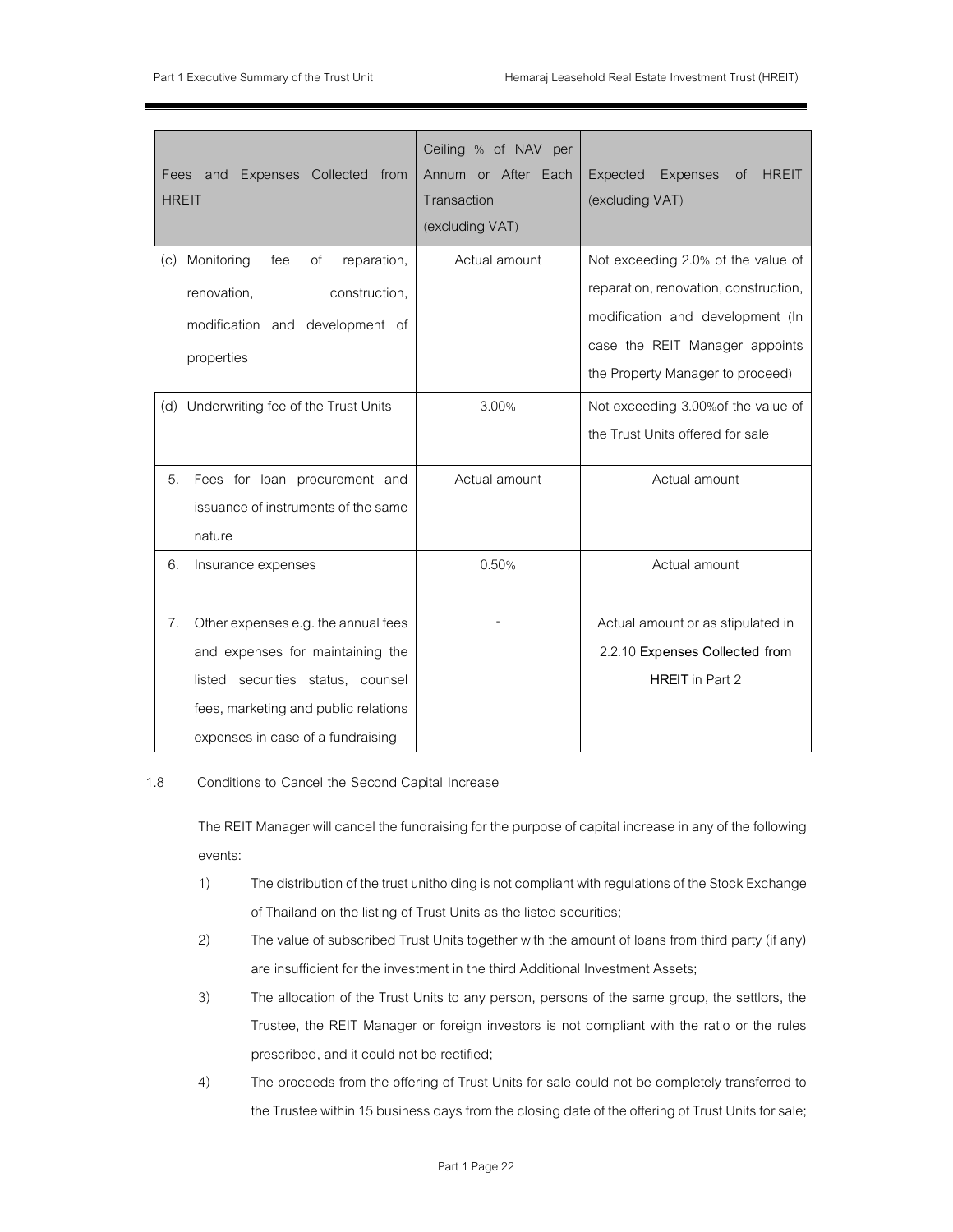- 5) Upon an event of force majeure, a substantial change in financial laws, economy, securities market conditions, or domestic or international politics, or a substantial change with an impact on the third Additional Investment Assets;
- 6) Upon an event, which causes the Office of the SEC or a government agency to cease or order a suspension of the offering or when the offering securities could not be delivered; and
- 7) Upon any other event in accordance with those conditions of termination clause as specified in the Underwriting Agreement.

#### 1.9 Conditions of income compensation

During a period of the first 3 years from the investment date in the third Additional Investment Assets by HREIT, the owners of the third Additional Investment Assets agree to compensate HREIT the rental and service income (collectively referred to as the "rental") in case the third Additional Investment Assets are unoccupied or compensate a rental short of the minimum rental rate to HREIT, provided that the minimum rental rate that the owners of the third Additional Investment Assets agreed to compensate could be classified by the type of leased properties as follows:

Additional Investment Assets No. 3

Compensation per square meters per month

(Baht)

| - Attached building factory | 164 |
|-----------------------------|-----|
| - Detached building factory | 189 |
| - Warehouse building        | 150 |

Provided that, the above compensation shall not apply to the lease agreements and service agreements executed before the investment date in the third Additional Investment Assets by HREIT (Please see the conditions of income compensationand additional details in**3.2.1.9 Summary of the draft agreements relating to the third Additional Investment Assets** in Part 2).

1.10 Analysis of the financial abilities of WHAID and/or owners of the third Additional Investment Assets

As WHAID and/or owners of the third Additional Investment Assets will enter into as the party to the lease agreement and the Undertaking Agreement for a compensation of rental income to HREIT from the unoccupied properties in the third Additional Investment Assets and a compensation for a rental short of the minimum rental rate to HREIT, including the cost of renovation/replacement of property and the payment of land and building tax in relation to the third Additional Investment Assets for the first 3-year period from the investment date in the third Additional Investment Assets by HREIT. Therefore, the Financial Advisor and the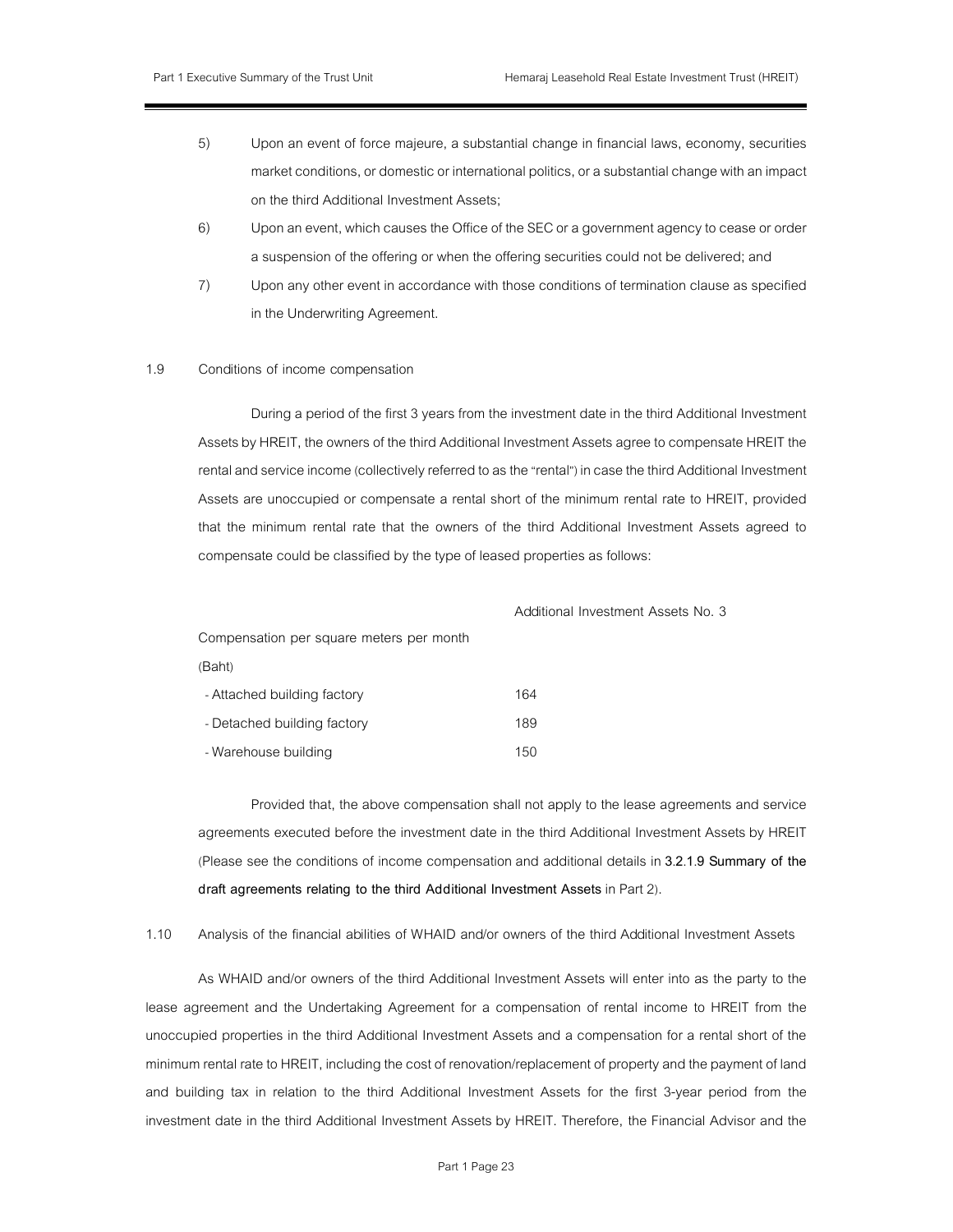REIT Manager have considered the financial abilities of WHAID in its performance under the Undertaking Agreement as a co-party with the owners of the third Additional Investment Assets.

Obligation of rental income compensation under the Undertaking Agreement for a period of approximately 1 year

| <b>Item</b>                                                                        | Value          |
|------------------------------------------------------------------------------------|----------------|
|                                                                                    | (million Baht) |
| Earnings Before Interest, Tax, Depreciation and Amortization (EBITDA) <sup>1</sup> | 3.244.33       |
| Projected obligation of rental income compensation under the Undertaking           | 28.49          |
| Agreement by the owners of the current investment assets and the third             |                |
| Additional Investment Assets to HREIT in 2021 <sup>2</sup>                         |                |

**Remarks /1 Earnings Before Interest, Tax, Depreciation and Amortization (EBITDA) for the latest 12-month period until**  the 2<sup>nd</sup> quarter ended 30 June 2020<br><sup>2</sup> Projected obligation of rental income compensation under the Undertaking Agreement from the current

**investment assets and the third Additional Investment Assets for the 12-month period based on the Projected Income and Distribution Statements for the Year from 1 January 2021 to 31 December 2021** 

When comparing the Earnings Before Interest, Tax, Depreciation and Amortization (EBITDA) for the latest 12-month period until the 2<sup>nd</sup> quarter ended 30 June 2020 with the projected obligation of rental income compensation under the Undertaking Agreementas per the above table, it is evident thatWHAID has sufficient Earnings Before Interest, Tax, Depreciation and Amortization (EBITDA) for the payment of such financial obligations. In addition, the Interest-Bearing Debt-to-Equity Ratio of WHAID as of 30 June 2020 at 0.8 could be illustrated that the financial status of WHAID is in a stable condition.

Furthermore, as WHAID was rated with a credit rating level of A- (Negative) based on the rating byTRIS on27 September2019, it is expected that the owners of the third Additional Investment Assets will be financially capable of complying with such agreements.

Please see the analysis of financial abilities of WHAID and/or owners of the third Additional Investment Assets in **3.2.2.8. Analysis of the financial position, performance and ability of WHAID and/or owners of the third Additional Investment Assets in rental payment undertakings under the relevant Undertaking Agreement** in Part 2.

2. Major Risk Factors on Investing in the Trust Units

Investment in Trust Units involves certain risks. Investors are advised to carefully consider the risk factors before making an investment decision. This section illustrates only a summary of risk factors from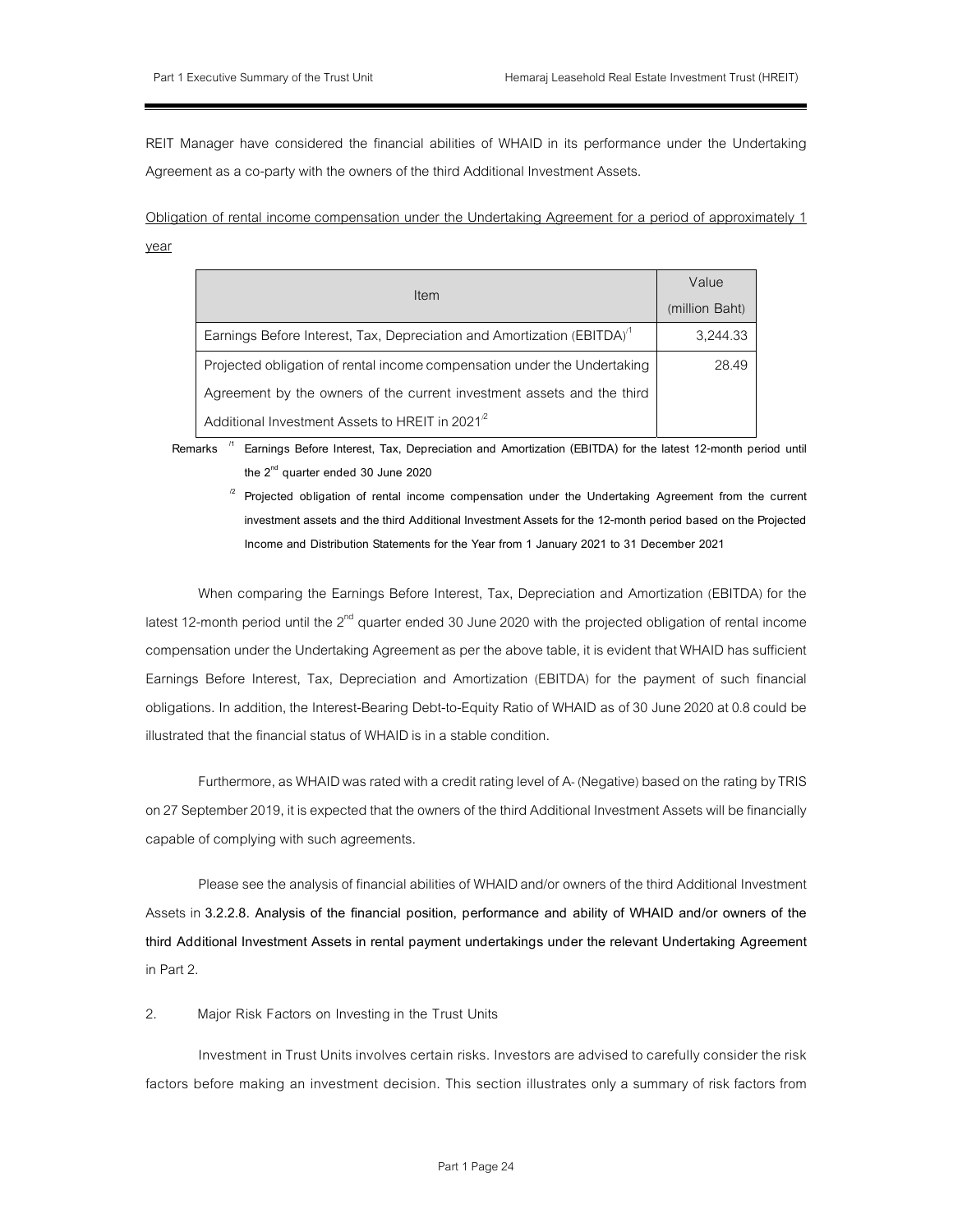the investment in the Trust Units. Please see further details of risk factors as specified in **2.1.5. Risk factors** in Part 2 of this Registration Statement Form.

- 2.1 Risks involving HREIT or the operation of HREIT
	- 2.1.1 The assumptions in the Projected Income and Distribution Statements are uncertain and subject to uncertainties and risks from business, economy, finance, relevant regulations and competition, which may cause the actual operating results to be significantly different than the projection and affect the value of HREIT's investment thereby;
	- 2.1.2 Risks from the dependence of HREIT's performance on the capabilities of REIT Manager and Property Manager in managing and generating benefits from the main assets of HREIT;
	- 2.1.3 Risks from HREIT's loss of the REIT Manager and/or Property Manager or the REIT Manager and/or the Property Manager's loss of executives and personnel with an expertise in benefit procurement from immovable property;
	- 2.1.4 Risks relating to a procurement of rental during the 30-year renewal period and risks from a potential failure to renew lease agreements for another 30 years;
	- 2.1.5 Risks associated with a potential conflict of interests;
	- 2.1.6 The dependence of HREIT's revenue on the financial statuses of tenants and their decisions to renew the lease and service agreements upon the expiration thereof;
	- 2.1.7 Risks from a resistance of tenants to enter into a lease agreement and service agreement with HREIT;
	- 2.1.8 Risks from HREIT's inability to utilize assets in the projects due to a failure by the counterparty to comply with those agreements on the investment and management of HREIT's properties;
	- 2.1.9 Risks concerning damages from a modification or installation of the solar rooftop equipment and from the business operation of solar rooftop power projects by WHA Utilities and Power Public Company Limited;
	- 2.1.10 Risks associated with the asset owners' entitlements to a construction of expandable area in those areas connecting to the main assets of HREIT;
	- 2.1.11 Potential risks arising out of the borrowings by HREIT;
	- 2.1.12 The dependence of HREIT on the asset owners or persons appointed by the asset owners for provision of certain utilities services;
	- 2.1.13 Risks from HREIT's inability to procure for tenants after the expiration of the undertaking period of rental compensation;
	- 2.1.14 Risks from the compensation of rental short of the minimum rental rate in accordance with the Undertaking Agreement; and
	- 2.1.15 Risks from the outbreak of coronavirus disease 2019 (COVID-19).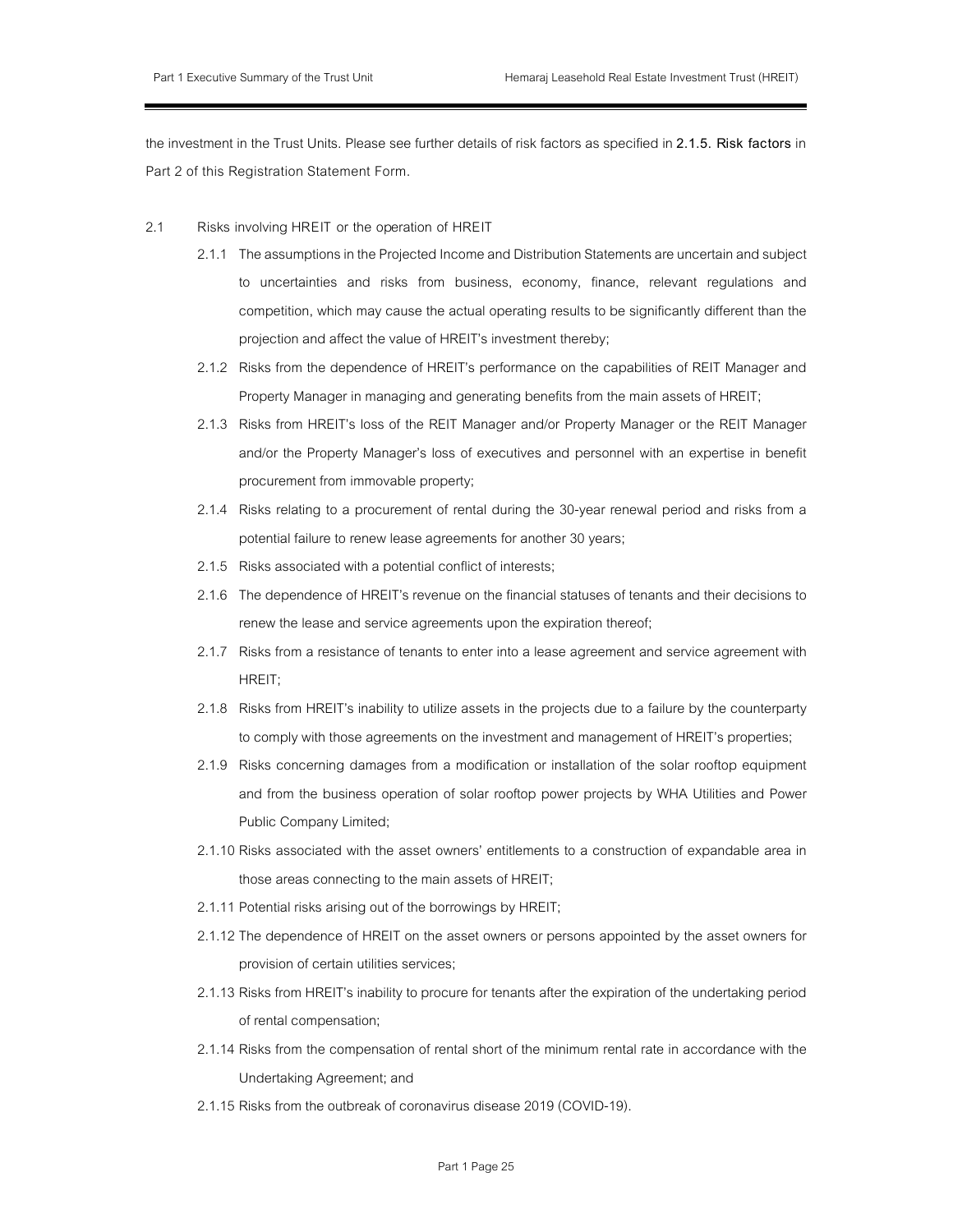2.2 Risks concerning the main assets of HREIT

- 2.2.1 Risks from the intense competition which may affect the tenant procurement, occupancy rate and rental rate;
- 2.2.2 Risks from the concentration of tenants and/or their industries and/or their nationalities in the main assets of HREIT;
- 2.2.3 Risks associated with the tenant procurement by HREIT closing to the expiration of lease term;
- 2.2.4 Potential defect, violation of laws and regulations, or other impairment on the third Additional Investment Assets;
- 2.2.5 Risks in an event that the appraised value of the invested immovable properties as appraised by the appraisers does not reflect the accurate representation of its value and it could not be assured that the investment price will be in line with the appraised value whether at the present or in the future;
- 2.2.6 Risks from an investment in immovable properties by HREIT potentially at the price higher than its appraised value as appraised by the appraisers, which may contribute to a loss from impairment of assets in terms of accounting and a potential necessity of capital decrease by HREIT for a distribution payment to the Trust Unitholders;
- 2.2.7 Risks from the investment in leasehold rights of immovable properties where the value of which decreases over time based on the remaining lease term;
- 2.2.8 Risks from a deterioration of buildings in its benefit procurement during the term of leasehold right, including any renewal thereof, and/or risks from insufficient reserves for reparation or major renovation of the main assets of HREIT; and
- 2.2.9 Risks associated with the license for land utilization and business operations in industrial estate.
- 2.3 Risks concerning the investment in immovable properties
	- 2.3.1 Common risks from the investment in immovable properties;
	- 2.3.2 A potential negative impact on HREIT from a liquidity shortage as a result of the investment in immovable properties and a lack of alternatives in its utilization of main assets;
	- 2.3.3 Political risks;
	- 2.3.4 Changes in the accounting standard or relevant laws;
	- 2.3.5 Risks of expropriation on the investment assets of HREIT;
	- 2.3.6 Risks from potential incurring of additional immovable property-related expenses and other operational expenses on those immovable properties under the possession of HREIT;